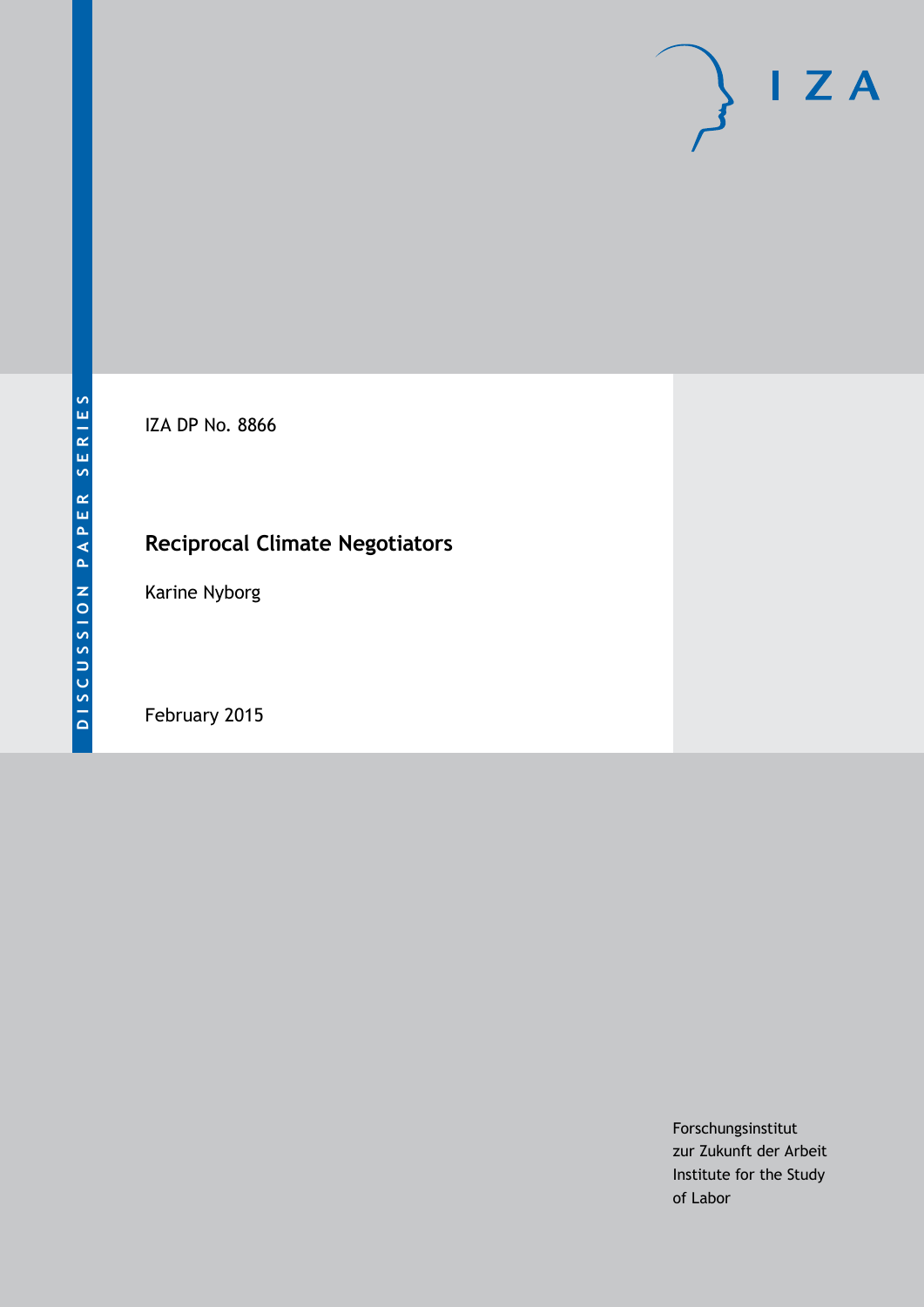## **Reciprocal Climate Negotiators**

**Karine Nyborg**

*University of Oslo and IZA*

Discussion Paper No. 8866 February 2015

IZA

P.O. Box 7240 53072 Bonn Germany

Phone: +49-228-3894-0 Fax: +49-228-3894-180 E-mail: [iza@iza.org](mailto:iza@iza.org)

Any opinions expressed here are those of the author(s) and not those of IZA. Research published in this series may include views on policy, but the institute itself takes no institutional policy positions. The IZA research network is committed to the IZA Guiding Principles of Research Integrity.

The Institute for the Study of Labor (IZA) in Bonn is a local and virtual international research center and a place of communication between science, politics and business. IZA is an independent nonprofit organization supported by Deutsche Post Foundation. The center is associated with the University of Bonn and offers a stimulating research environment through its international network, workshops and conferences, data service, project support, research visits and doctoral program. IZA engages in (i) original and internationally competitive research in all fields of labor economics, (ii) development of policy concepts, and (iii) dissemination of research results and concepts to the interested public.

<span id="page-1-0"></span>IZA Discussion Papers often represent preliminary work and are circulated to encourage discussion. Citation of such a paper should account for its provisional character. A revised version may be available directly from the author.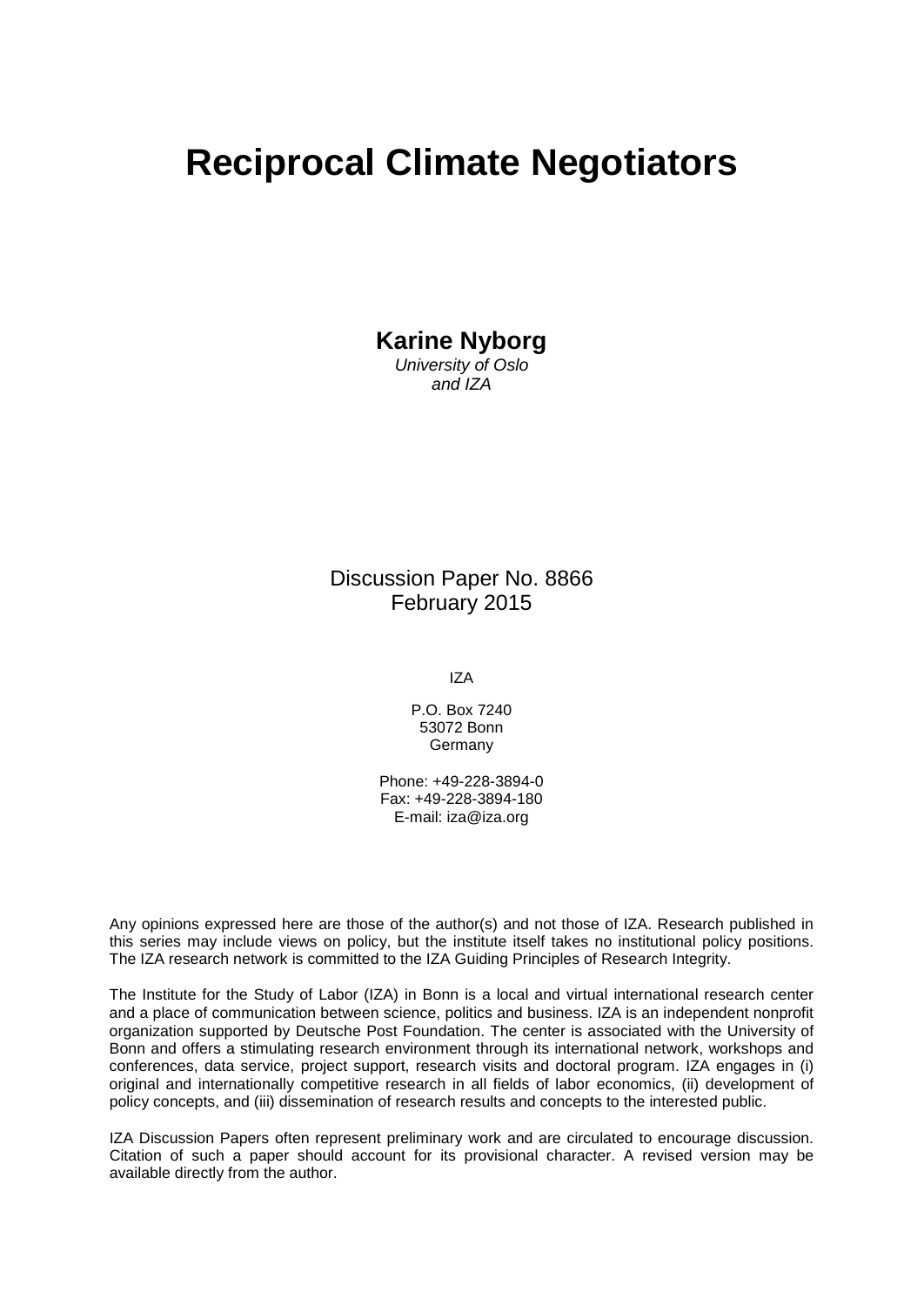IZA Discussion Paper No. 8866 February 2015

## **ABSTRACT**

### **Reciprocal Climate Negotiators[\\*](#page-1-0)**

International climate negotiations have been troubled by mutual mistrust. At the same time, a hope seems to prevail that once enough countries moved forward, others would follow suit. If the abatement game faced by climate negotiators is a Prisoners' Dilemma, and countries are narrowly self-interested, such a hope seems unfounded. However, if countries display reciprocity – a preference to repay meanness by meanness and kindness by kindness – their willingness to abate will be conditional on others' abatement. I show that a full or majority coalition can be stable. This requires, however, that a majority of countries have relatively strong reciprocity preferences. No coalition participation is always stable. In addition, a stable minority coalition may exist; if so, it is weakly larger than the maximum stable coalition with standard preferences, but is characterized by mutually negative sentiments.

JEL Classification: F53, H87, Q54

Keywords: international environmental agreements, reciprocity, coalitions

Corresponding author:

Karine Nyborg Department of Economics University of Oslo P.O.Box 1095 Blindern N-0317 Oslo Norway E-mail: [karine.nyborg@econ.uio.no](mailto:karine.nyborg@econ.uio.no)

\* I am grateful to Michael Hoel, Jon Hovi, Simon Dietz, Alessandro Tavoni, Natalia Montinari, Aart de Zeeuw, and seminar/conference participants at the Paris Environmental and Energy Economics Seminar, the Grantham Institute, 5th World Congress of Environmental and Resource Economists, University of Lund and the Graduate Institute in Geneva for helpful discusson and comments. Thanks to the Research Council of Norway for funding through the NORKLIMA programme, and to the Beijer Institute of Ecological Economics for hosting me during an early stage of this work. The author is part of CREE (Oslo Centre for Research on Environmentally friendly Energy) and ESOP (Centre for the Study of Equality, Social Organization, and Performance).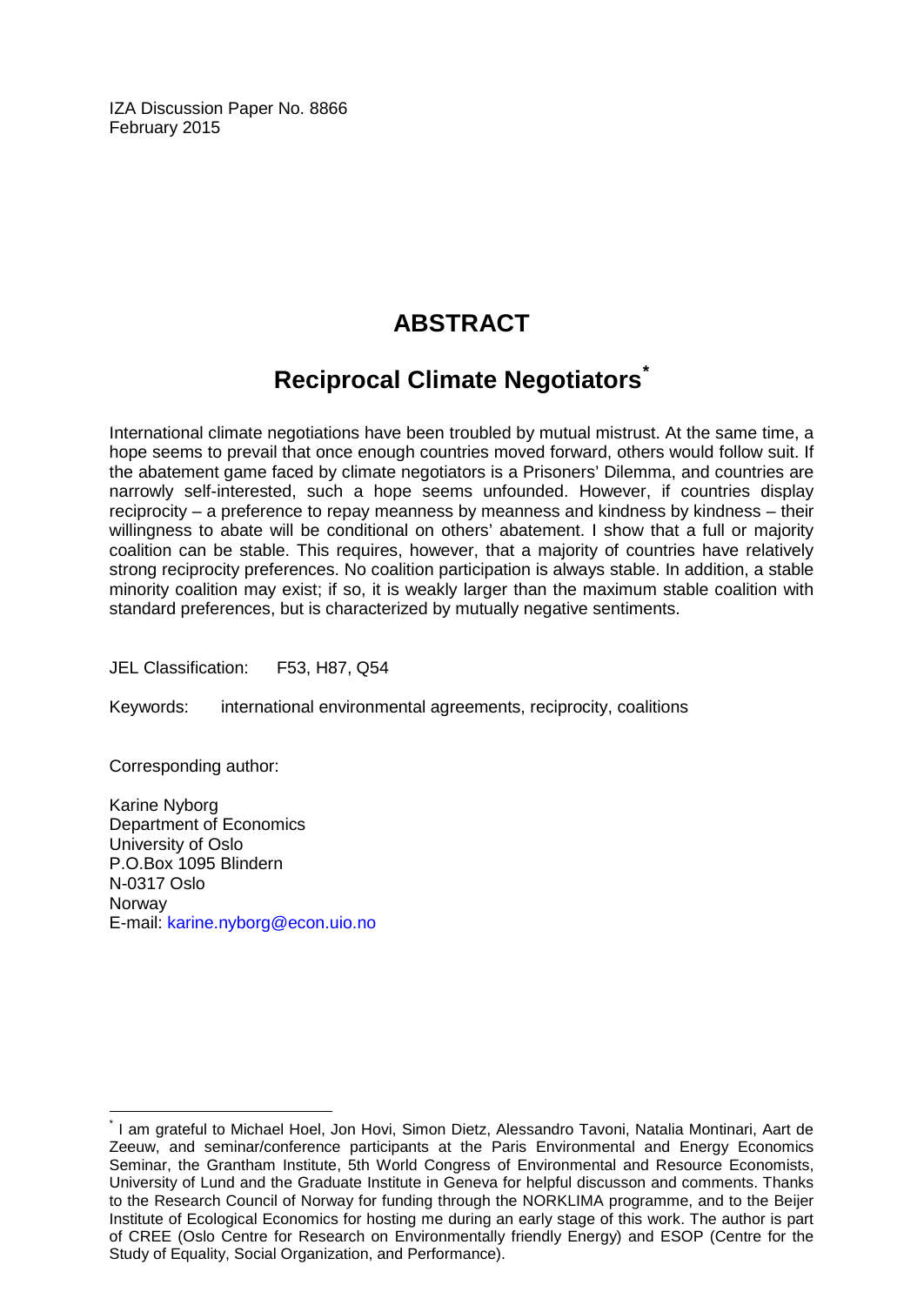#### 1 Introduction

ìMr. President, this is the worst meeting Iíve been to since the eighth-grade student council." (Secretary of State Hilary Clinton to President Barack Obama at his arrival at the Copenhagen climate change summit in 2009.)<sup>1</sup>

Observers have argued that mistrust and anger have been hindering international climate negotiations.<sup>2</sup> Correspondingly, a hope seems to prevail that if expectations about other countries' intentions could only be improved, a global agreement on emission reductions may be within reach.<sup>3</sup>

From the perspective of standard economic theory, it is not clear why improved beliefs might help, however. Apparently, international climate negotiators are faced with a situation of the Prisoners' Dilemma type: while limiting global warming would benefit all countries, individual countries' incentives to abate their own greenhouse gas emissions are weak (Barrett 2003). In a (static or finitely repeated) Prisoners' Dilemma situation, trust is not essential for players with narrowly self-interested preferences: they will defect, regardless of their expecations.

In line with this, the theoretical literature on international environmental agreements has established a whole array of mostly pessimistic results, showing that any stable climate treaty is likely to have very few signatories and/or involve unambitious emission reduction goals (Barrett 1992, 1994, 2003, Carraro and Siniscalco 1993, Hoel 1992).<sup>4</sup> Sadly, the outcomes from international climate negotiations seem, so far, to confirm this.

Nevertheless, such pessimism has been questioned based on results from behavioral and experimental economics (Grüning and Peters 2007, Burger and Kolstad 2009). A substantial body of research has, indeed, established that in the field and the laboratory alike, groups sometimes manage to cooperate in Prisoners' Dilemma-like situations – even in the absence of external enforcement (Ostrom 1990, Camerer 2003, Zelmer 2003). Nevertheless, the same literature also confirms that cooperation frequently fails (op.cit., Tavoni et al. 2011, Barrett and Dannenberg 2012, 2014).

In the present paper, I consider whether the set of potentially stable international environmental agreements changes if players have reciprocal preferences,

<sup>&</sup>lt;sup>1</sup>As quoted by Landler and Cooper  $(2010)$ .

<sup>2</sup> "In such a poisonous atmosphere, no meaningful progress is possible." Zammit-Lucia (2013), commenting on the COP 19 in Warsaw.

<sup>3</sup> "The United States and China hope that by announcing these targets now, they can inject momentum into the global climate negotiations and inspire other countries to join in coming forward with ambitious actions as soon as possible" (White House 2014).

<sup>&</sup>quot;By unveiling clear pledges in Beijing to cap Chinaís emissions by 2030 and further cut Americaís by 2025, [Presidents Barack Obama and Xi Jinping] have injected hope into a process where little existed before. [...] Mr Xiís pledge will make it harder for others to hang back and raises the chances of a multilateral deal." (Financial Times editorial, 12.11.14).

<sup>4</sup> The literature based on repeated games does include some more optimistic results as well, however; see Froyn and Hovi (2008), Kratzsch et al. (2012), Heitzig et al. (2011).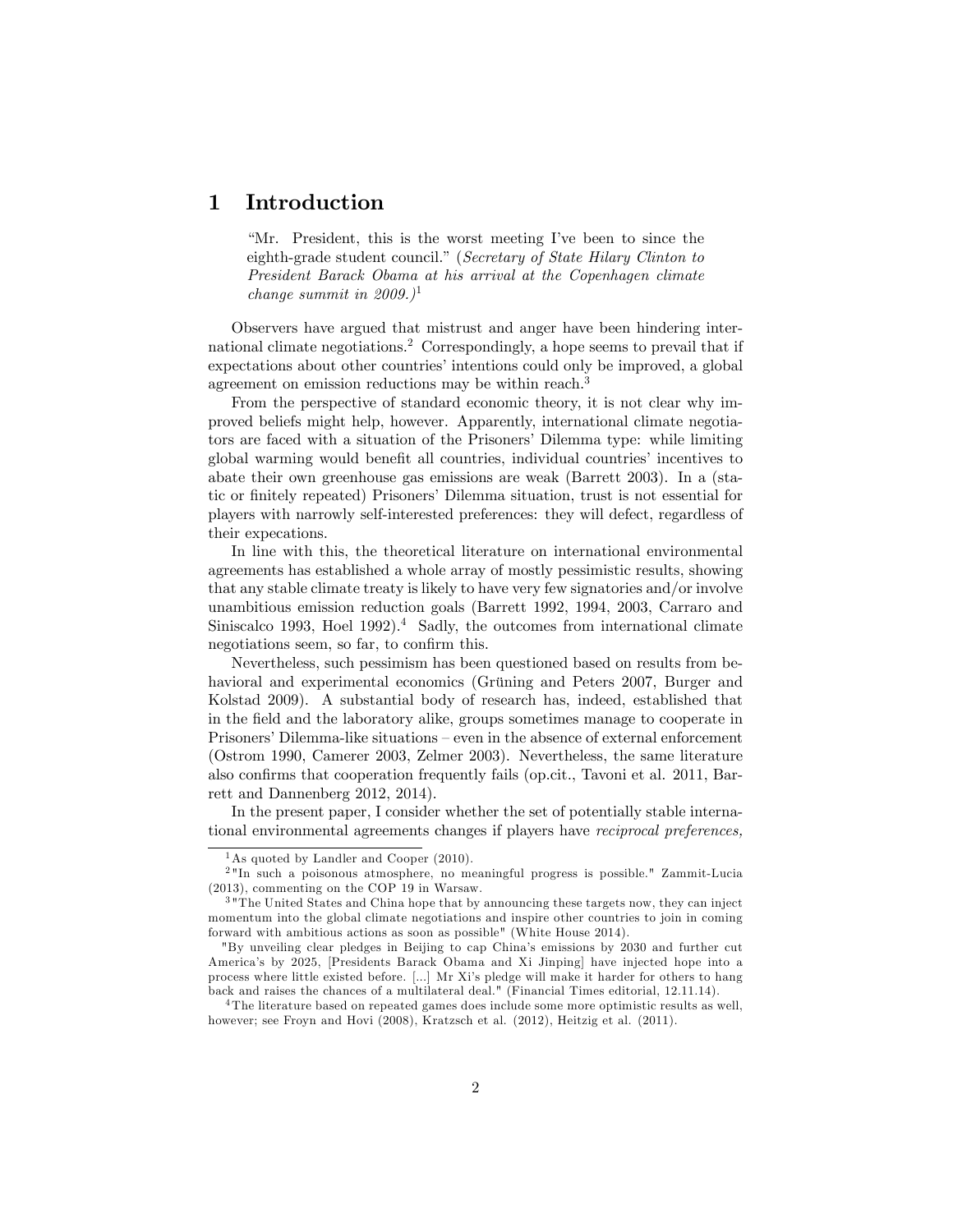a phenomenon often favored by behavioral economists as an explanation to observed cooperation patterns (Fehr and Gächter 2000a, Sobel 2005, Croson et al. 2006, Croson 2007).

Combining a simple participation model from Barrett (2003) with a reciprocity model based largely on Rabin (1993), I show that three stable coalition sizes may be feasible: zero participation; a minority coalition; and a majority or even full participation coalition. For the latter to be stable, however, reciprocity preferences must be strong and widespread – possibly more so than the experimental literature indicates. The minority coalition, which is weakly larger than the maximal stable coalition with standard preferences, does not require this. The model thus provides a possible rationale for the existence of a relatively small "coalition of the willing". Nevertheless, this minority coalition barely improves on welfare, compared to the no compliance situation  $\overline{\phantom{a}}$  just as in the standard preferences case.

Reciprocity can be defined as a *preference* for repaying mean (kind) intentions by mean (kind) actions. This should not be confused with a reciprocal strategy, like tit-for-tat; to distinguish the two, Sobel  $(2005)$  uses the term 'intrinsic reciprocity for what I call reciprocal preferences or just reciprocity. Formal modelling approaches include Rabin (1993), Levine (1998), Dufwenberg and Kirschsteiger (2004), Falk and Fischbacher (2006) and Cox et al. (2007).

While the experimental economics literature finds that humans are more cooperative than implied by narrowly selfish preferences (Camerer 2003), these findings can hardly be explained by altruism alone. Models of altruism (e.g. Andreoni 1988, 1990) typically predict voluntary contributions to public goods to be *decreasing* in others' contributions, whereas the empirical evidence suggests that this relationshop is increasing (Nyborg and Rege 2003, Croson 2007). Moreover, in public good game experiments, hardly any subjects are unconditional altruists who keep contributing if others do not; a substantial share of subjects, however, are conditional cooperators, who contribute more the more others contribute (Ledyard 1995, Fischbacher et al. 2001, Fischbacher and Gächter 2006, 2010, Croson et al. 2006). Martinsson et al. (2013) summarize findings from experiments across the world, concluding that conditional cooperators tend to constitute a majority, or close to a majority, of subjects: their list comprises Colombia with 63%, Vietnam 50% (Martinsson et al. 2013); Switzerland  $50\%$  (Fischbacher et al. 2001); Denmark 70  $\%$  (Thöni et al. 2012); Russia 56% (Herrmann and Thöni 2009); USA 81%, Switzerland 44%, and Japan 42% (Kocher et al. 2008).

Conditional cooperation can sometimes be explained by inequity aversion (Fehr and Schmidt 1999, Bolton and Ockenfels 2000). Like altruism, inequity aversion models define preferences over material outcomes only. A growing body of experimental evidence indicates, however, that people also care about othersí intentions (Fehr and Gächter 2000a, Camerer 2003). In ultimatum games, for example, responders tend to reject inequitable offers from proposers; but if o§ering an equitable share was not an option for the proposer, responders are considerably more likely to accept (Falk et al. 2003). Such behavior can be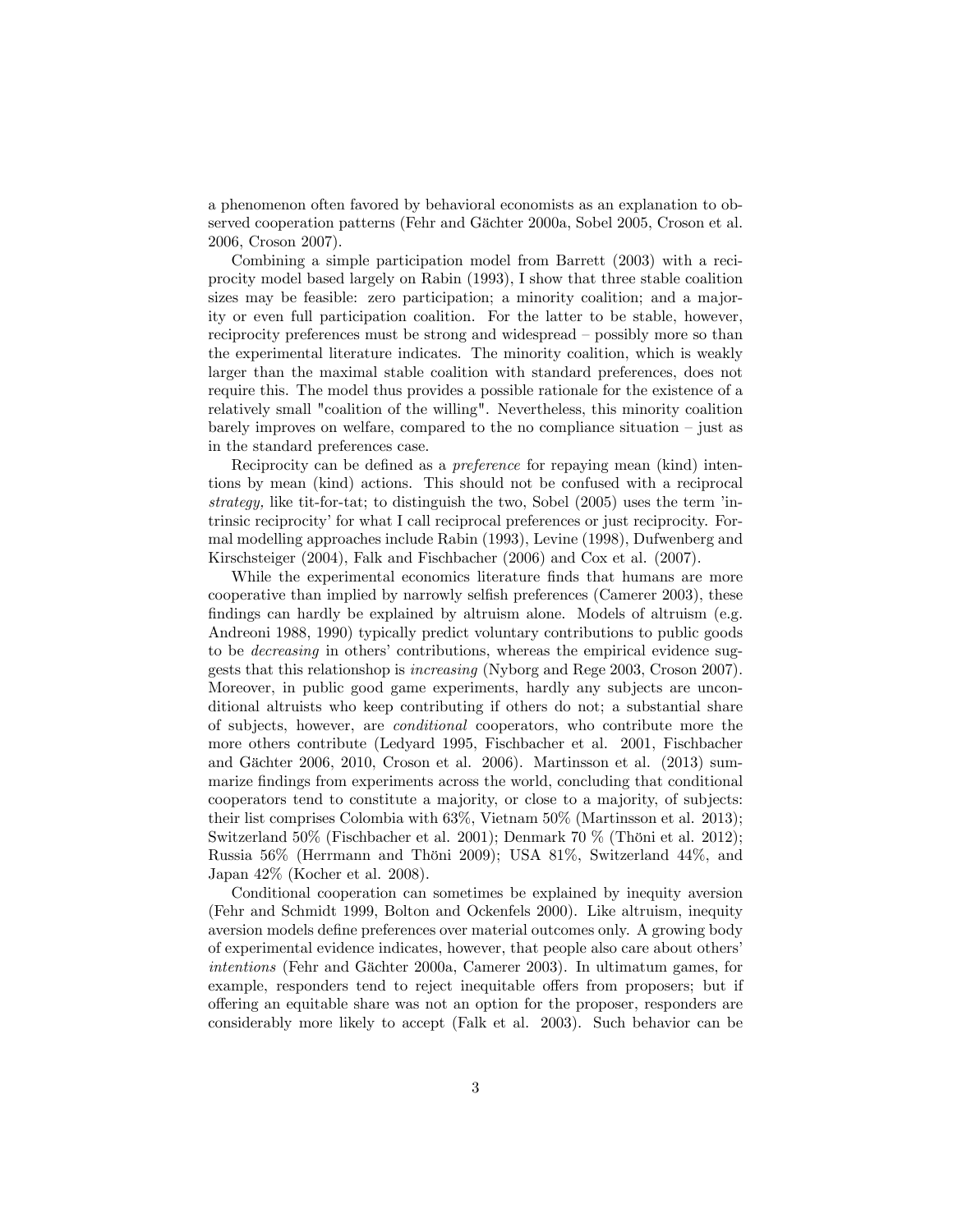explained neither by altruism nor inequity aversion.<sup>5</sup>

Unlike the altruist, a reciprocal person is not generally kind. Rather, reciprocity is about anger and gratitude, retaliation and reward. Reciprocity may help secure cooperation, but can also be very destructive (Rabin 1993). An altruistic or inequity averse person would never destroy valuable resources for the sake of revenge; a reciprocal person might do precisely that (Sobel 2005).

The idea of studying social preferences within the framework of international environmental agreement models is not new. Hoel and Schneider (1997) show that if there is some non-environmental cost of breaking agreements, the size of equilibrium coalitions is enlarged. Van der Pol et al.  $(2012)$  find that *com*munity altruismí, where signatories care about other signatories but not about non-signatories, increases treaty participation. Lange and Vogt (2003) show that inequity aversion can increase coalition size; if the abatement choice is discrete, they Önd that even the fully cooperative outcome may be feasible. Lange (2006) allows heterogeneity between countries, and Önds that inequity aversion with respect to abatement targets across industrialized countries makes larger coalitions feasible.<sup>6</sup>

In spite of the reciprocity concept's popularity in behavioral economics, formal models have rarely been employed in the applied literature. To my knowledge, Hadjiyiannis et al. (2012) is the only preexisting formal analysis of reciprocal preferences in the context of international environmental agreements. While I study coalition participation in an N-player game with discrete abatement choices, Hadjiyiannis et al. (2012) are concerned with compliance, assuming continuous abatement and only two players. They find that reciprocity can facilitate cooperation, but only if the abatement level required to be viewed as 'fair' by the other player is low; whenever countries' fairness view is more demanding, they find that reciprocity is detrimental to cooperation.

Formal reciprocity models tend to become analytically very complex.<sup>7</sup> To keep the analysis tractable, I use a very simple model of participation in international environmental agreements in which abatement choices are binary, abatement costs and environmental benefits are linear, and all countries are identical. Concerning the modeling of reciprocity, I follow Rabin (1993) closely, but modify his approach to allow for more than two players. It turns out that within the game I study, reciprocity can be expressed in a simple and tractable way.<sup>8</sup>

<sup>5</sup> See also Frans de Waalís capuchin monkey fairness experiment on https://www.youtube.com/watch?v=-KSryJXDpZo&feature=player\_detailpage. The monkey in the video could possibly be acting strategically, but its behavior can be explained neither by altruism nor inequity aversion.

 $6$  See also Grüning and Peters (2007), Kolstad (2013).

 $7$  Standard game theory defines preferences over outcomes only. If players care intrinsically about others' intentions, one may need to define preferences over beliefs. For this reason, Rabin (1993) applies psychological game theory (Geanakoplos et al., 1989) in his 2-player analysis. With N players, the set of potentially relevant beliefs easily become excessively complex; furthermore, as pointed out by Dufwenberg (2008), research on psychological games is still in its infancy.

 $8$ More precisely, reciprocity can be defined as a function of own and others' strategies (not beliefs per se), permitting me to use an approach by Segal and Sobel (2007) rather than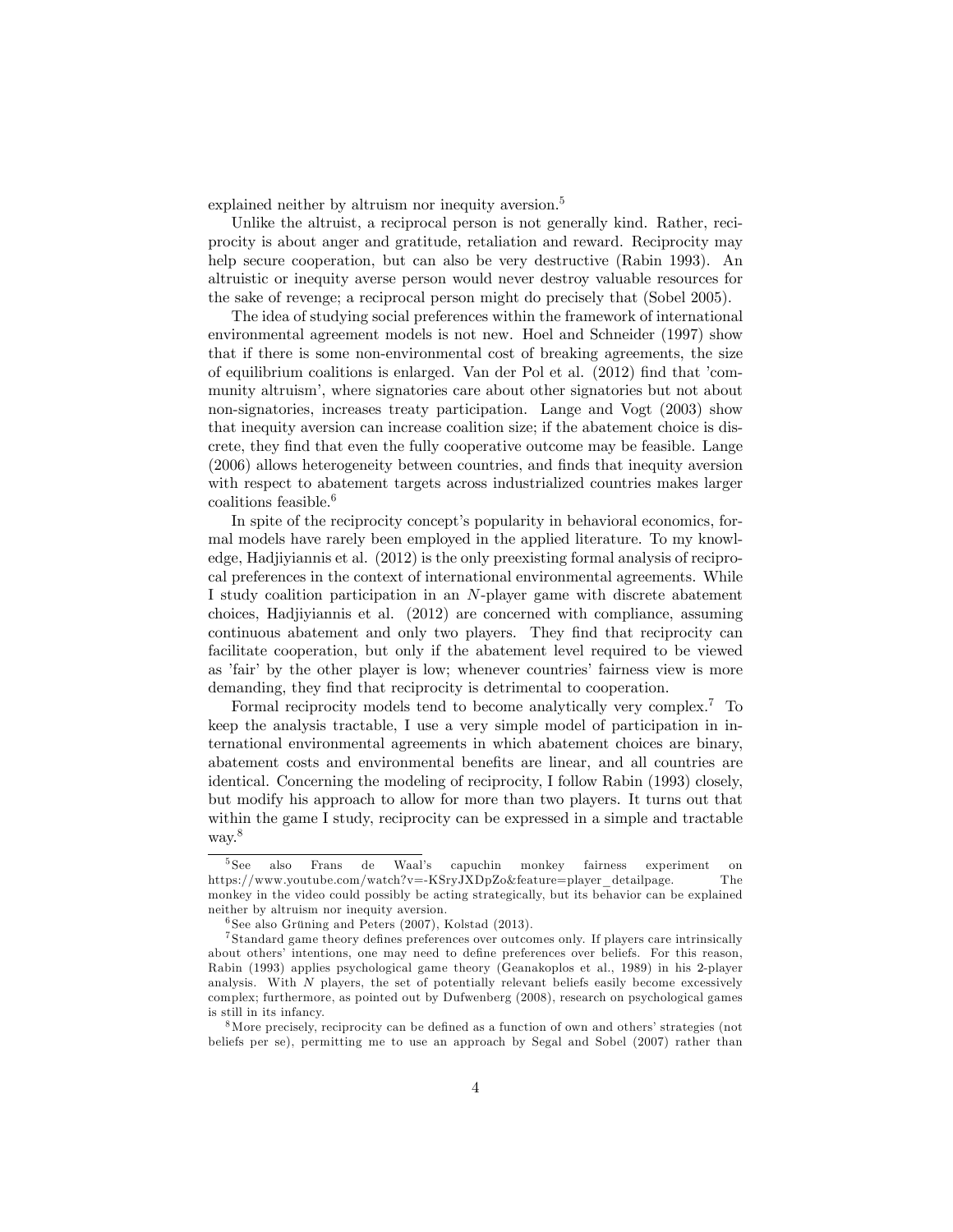Even if individuals were reciprocal, it would not follow automatically that countries behave reciprocally. Experimental findings are somewhat mixed regarding the cooperativeness of groups versus individuals (Kocher and Sutter 2007, Kugler et al. 2007, Hauge and Røgeberg 2014). Below, I explore possible stable coalitions if countries act as if they have reciprocal preferences. I do not claim that countries do have reciprocal preferences. However, a democratic government wanting to be re-elected may well act according to reciprocal preferences if it believes that the median voter is reciprocal. Similarly, if government leaders or negotiating officials hold reciprocal preferences, this may of course influence their negotiation behavior. $9$ 

#### 2 The non-cooperative abatement game

Consider the simple one-shot global abatement game with  $N \geq 2$  identical countries described by Barrett  $(2003, Ch.7)$ . Each country i can choose either to abate  $(q_i = 1)$  or to pollute  $(q_i = 0)$ . The material payoff for country i,  $\pi_i$ , consists of its environmental benefits from abatement (compared to some baseline) less its own abatements costs, given by

$$
\pi_i = b(Q_{-i} + q_i) - cq_i \tag{1}
$$

where  $b > 0$  is the environmental benefits to the individual country due to one unit of abatement (by any country),  $c > 0$  is a fixed per unit abatement cost, and

 $Q_{-i} = \sum^N$  $\sum_{j=1} q_j - q_i = \sum_{j \neq i}$  $j\neq i$  $q_j$  denotes the sum of abatement by countries other than

i. Moreover,  $b < c$  and  $bN > c$  (i.e.  $N > c/b$ ). If countries' preferences coincide with their material payoffs as given by eq.  $(1)$ , and this is common knowledge, the above constitutes an N-player Prisoners' Dilemma game. Pollute  $(q_i = 0)$  is then a strictly dominant strategy with non-cooperative play; nevertheless, each country would have been better off if everyone had chosen Abate instead.<sup>10</sup> The dilemma is illustrated in Figure 1: regardless of how many others abate, country  $i$ 's material payoff is always strictly higher if it pollutes itself.

#### INSERT FIGURE 1 ABOUT HERE

psychological game theory.

 $9^9$ It is also conceivable that reciprocal preferences might represent behavior of self-interested countries acting strategically in a bigger game of international relations in general. This remains to be explored, however. For a formal model of issue linkage, see e.g. Conconi and Perroni (2002).

<sup>&</sup>lt;sup>10</sup> This must be the case since  $\pi(1; Q_{-i}) = bQ_{-i} + b - c$  while  $\pi(0, Q_{-i}) = bQ_{-i}$ . Thus  $\pi(1; Q_{-i}) - \pi(0; Q_{-i}) = b - c < 0$  (by assumption). Hence, for any  $Q_{-i}, q_i = 1$  yields strictly lower material payoff for i than  $q_i = 0$ . If all play Abate, payoff for each country is  $bN - c > 0$ . If all play Pollute, payoff for each is 0.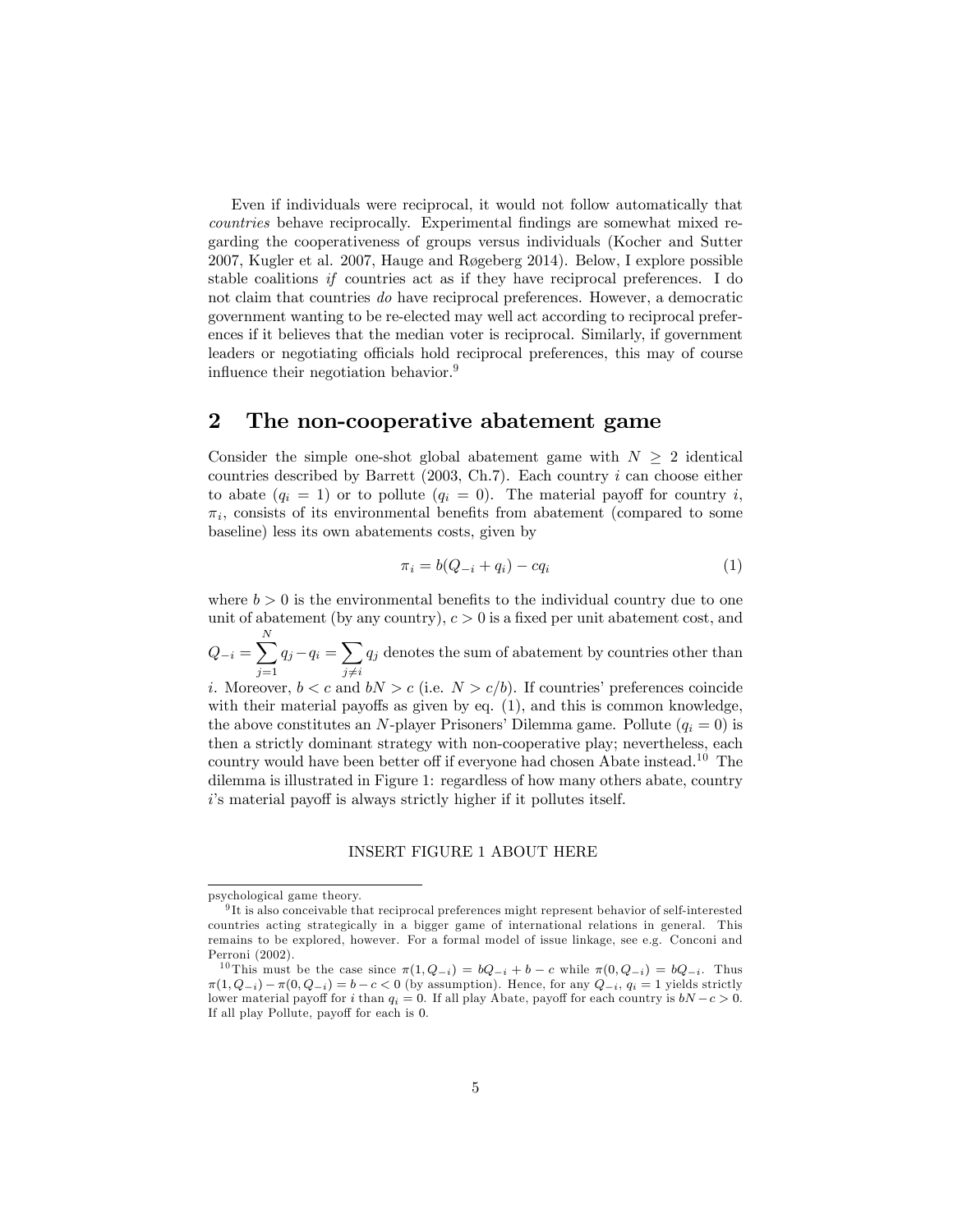#### 2.1 Defining reciprocity

Assume now that country is utility  $u_i$  depends on its material payoff  $\pi_i$  as well as reciprocity concerns  $R_i$ , where linear separability is assumed for simplicity:

$$
u_i = \pi_i + \alpha R_i \tag{2}
$$

Below, "payoff" will refer to material payoff  $\pi_i$ , while "utility" or "preferences" refer to  $u_i$ .

Rabin (1993) assumed that reciprocity consists, essentially, of two parts: First, the negative (positive) emotion of being treated badly (nicely); second, the satisfaction of repaying by being mean (kind) in return. Consider the following story: Paul pays Annís bill at a restaurant. Ann thinks Paul does this to insult her, which makes her feel bad (the first part). However, Ann's pain is reduced if, when leaving the restaurant, she tells Paul that heís a snobbish fool, insulting him back (the second part). $^{11}$ 

Let  $f_{ij}$  denote i's kindness towards j, and let  $\tilde{f}_{ji}$  be i's belief about j's kindness towards i (for  $i \neq j$ ).  $f_{ij} < 0$  (> 0) means that i is being mean (kind). Extending Rabin's 2-player normal form game to allow for  $N > 2$  players, I define the reciprocal part of utility as follows:

$$
R_{i} = \frac{1}{N-1} [\sum_{j \neq i} \tilde{f}_{ji} + \sum_{j \neq i} f_{ij} \tilde{f}_{ji}]
$$
 (3)

where the sums are over all  $j = 1, ..., N$  for whom  $j \neq i$ . That is, each binary reciprocity relationship consists of the two parts discussed above (the pain of being treated badly, represented by  $f_{ji}$ , plus the pleasure of repayment, represented by  $f_{ij} \tilde{f}_{ji}$ .<sup>12</sup>  $R_i$  is given by the average of each bilateral reciprocity relation. That is, I assume that a country cares about the average relationship between itself and each other country, while being unconcerned about the relations between others.

"Kindness",  $f_{ij}$ , could potentially be defined in many ways. Here, I follow the intuition of Rabin  $(1993)$ : the more material payoff I am trying to secure to you, compared to what I could have secured to you, the kinder I am.

Let  $\sigma_i$  be i's strategy, let  $\sigma_{-i}$  denote the strategies of everyone other than i, and let  $\tilde{\sigma}_{-i}$  denote i's belief about the strategies of everyone else. Accordingly, let  $\pi_j(\sigma_i, \sigma_{-i})$  denote the material payoff j will get as a function of i's and others' strategies. Then,  $\pi_j(\sigma_i, \tilde{\sigma}_{-i})$  is the material payoff i is trying to secure to  $j$ , given  $i$ 's beliefs.

Let  $\pi_{ij}^{\max}$  denote the maximum of  $\pi_j(\sigma_i, \tilde{\sigma}_{-i})$  with respect to  $\sigma_i$  (the most *i* could secure to j for a given set of beliefs), and let  $\pi_{ij}^{\min}$  denote the minimum

<sup>&</sup>lt;sup>11</sup>As hinted at by this example, misunderstandings can lead to gridlock in the relationship between reciprocal players; different norms, cultures, fairness views, affluence and/or histories hardly make things easier.

<sup>&</sup>lt;sup>12</sup>Usually, only the second part is behaviorally relevant: even if you are pained by someone else's (believed) bad intentions, you may be left to take those intentions as given. In the present analysis, I still need to include both parts, since each can be behaviorally relevant when coalitions behave cooperatively.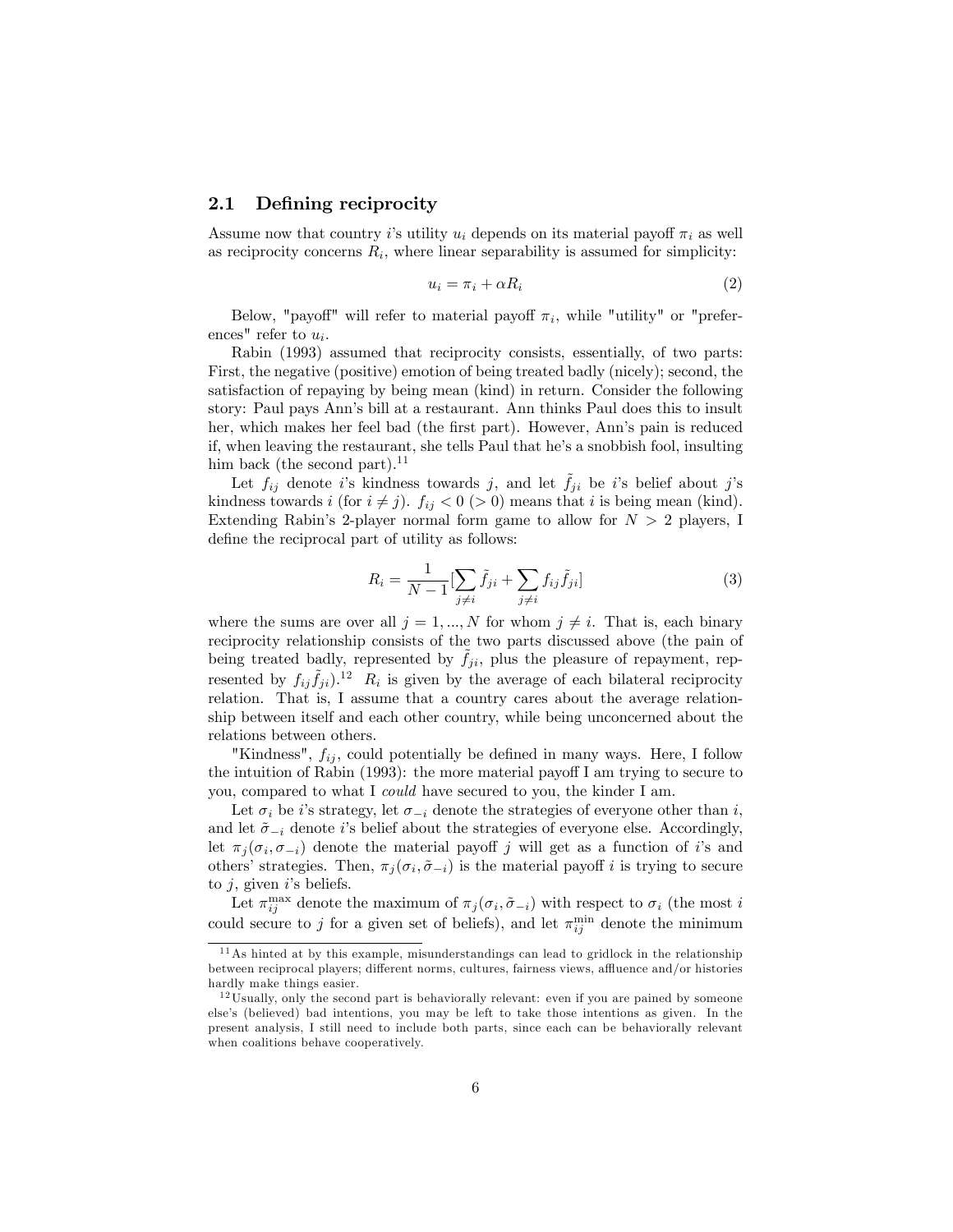of  $\pi_j(\sigma_i, \tilde{\sigma}_{-i})$  (the least i could secure to j for given beliefs). Then, I define kindness from  $i$  to  $j$  as

$$
f_{ij} = \frac{\pi_j(\sigma_i, \tilde{\sigma}_{-i}) - \pi_{ij}^e}{\pi_{ij}^{\max} - \pi_{ij}^{\min}}
$$
(4)

where

$$
\pi_{ij}^e = \frac{1}{2} (\pi_{ij}^{\max} + \pi_{ij}^{\min}).
$$
\n(5)

If  $\pi_{ij}^{\max} = \pi_{ij}^{\min}$ , then  $f_{ij} = 0$ . Note that although I have suppressed this in the notation,  $\pi_{ij}^{\max}$ ,  $\pi_{ij}^{\min}$ , and  $\pi_{ij}^e$  are all functions of the beliefs about others' strategies,  $\tilde{\sigma}_{-i}$ .<sup>13</sup>

With this specification, kindness depends on the payoff  $i$  tries to secure to j, compared to a fair or "equitable" payoff  $\pi_{ij}^e$ . The "equitable" payoff is the average of the least and most i could have secured to j (given i's beliefs). Finally, still following Rabin, this is normalized by  $(\pi_{ij}^{\max} - \pi_{ij}^{\min})$ , the range of payoffs  $i$  could have secured to  $j$ . The latter can be interpreted to mean that kindness is measured relatively to  $i$ 's power vis-a-vis  $j$ .

If I choose the strategy that gives you the highest possible material payoff, given my beliefs about your and others' strategies, I am being maximally kind. If I choose the strategy that gives you the least possible material payoff, given my beliefs about yours and others' strategies, I am being minimally kind. With this specification, thus, what matters is what I try to secure to you compared with the options I think I have, not how much I sacrifice to do so.

#### 2.2 Reciprocity in the non-cooperative abatement game

In the non-cooperative abatement game presented above, there is only one way for i to influence j's payoff: i's choice of pollute or abate.

Taking others' behavior as given, i can secure no more to j than  $\pi_{ij}^{\max}$  =  $b(Q_{-i}+1) - cq_j$ . Similarly, i can secure no less to j than  $\pi_{ij}^{\min} = b(Q_{-i}) - cq_j$ . Defining the equitable payoff  $\pi_{ij}^e$  as the average between these two, according to (5), yields

$$
\pi_{ij}^e = b(Q_{-i} + \frac{1}{2}) - cq_j.
$$
\n(6)

Inserting this in  $(4)$ , country is kindness towards j simplifies to

$$
f_{ij} = q_i - \frac{1}{2}.\tag{7}
$$

Since environmental quality is a pure public good,  $i$  is always equally kind or mean to everyone else. Moreover,  $i$ 's kindness does not depend on others' strategies.<sup>14</sup>

<sup>&</sup>lt;sup>13</sup> Rabin (1993) distinguishes between the *minimum Pareto efficient* payoff a player could have secured to another, and the *minimum* payoff a player could have secured to another. I am disregarding this distinction here.

 $14$  This is due to the assumed linearity of the environmental benefits (and costs being independent of others' efforts).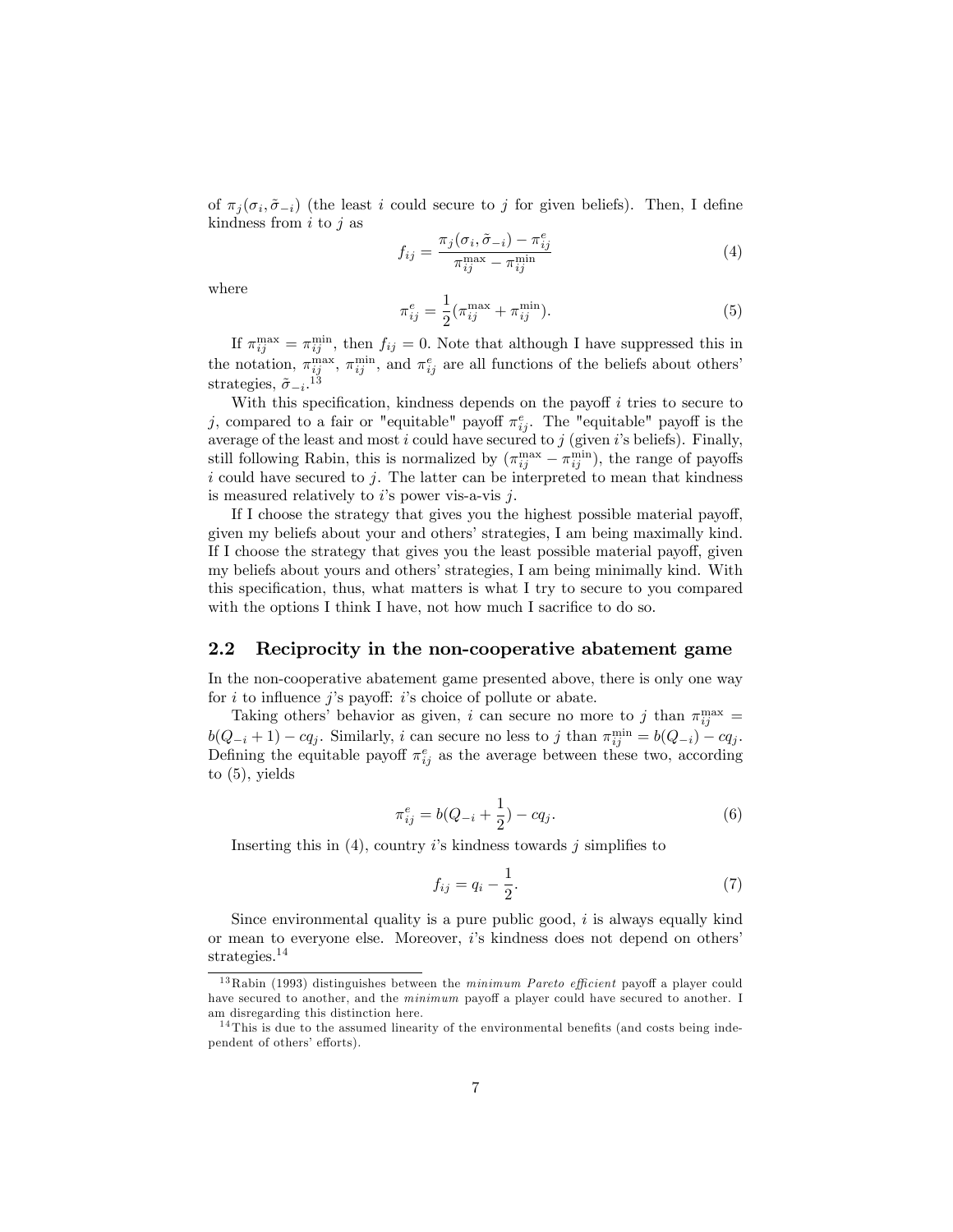Thus, i's belief about j's kindness,  $f_{ji}$ , can quite naturally be assumed to depend, similarly, on  $j$ 's strategy only:

$$
\tilde{f}_{ji} = q_j - \frac{1}{2}.\tag{8}
$$

Inserting from eqs. (7) and (8), using  $Q_{-i} = \sum_{j \neq i} q_j$  and that  $f_{ij} = f_{ik}$  for all  $j, k \neq i$ ,  $R_i$  can now be written as a function of own and others' strategies as follows:

$$
R_i = \left(\frac{Q_{-i}}{N-1} - \frac{1}{2}\right)(q_i + \frac{1}{2})\tag{9}
$$

This expression says that reciprocity concerns depend on the average kindness of others  $\overline{\phantom{a}}$  judged by their abatement choices  $\overline{\phantom{a}}$  and one's own abatement choice.

Inserting this into the utility function  $(2)$  defines reciprocal utility as a function of own and others' strategies:

$$
u_i = u(q_i, Q_{-i}) = b(Q_{-i} + q_i) - cq_i + \alpha(\frac{Q_{-i}}{N - 1} - \frac{1}{2})(q_i + \frac{1}{2}).
$$
 (10)

Segal and Sobel (2007) showed that some psychological games can be reformulated assuming that players have preferences over strategies, rather than beliefs, and developed solution concepts for such games. Below, I will be using their definition of Nash equilibria in such games.

#### 2.3 Nash equilibria

Let us now turn to abatement decisions in the case where all countries act noncooperatively. Given others' strategies,  $q_i = 1$  (abate) is (weakly) preferred to  $q_i = 0$  (pollute) if  $u(1, Q_{-i}) - u(0, Q_{-i}) \ge 0$ , or

$$
\frac{Q_{-i}}{(N-1)} \ge \frac{c-b}{\alpha} + \frac{1}{2},\tag{11}
$$

implying that the share of others who abate must be at least  $(c-b)/\alpha+\frac{1}{2}$ . This corresponds to strictly more than a majority (since  $c > b$  and  $\alpha > 0$ ).

Define now  $\hat{Q}_{-i}$  as the number of others abating that would make i exactly indifferent between abating and polluting:

$$
\hat{Q}_{-i} = \left(\frac{c-b}{\alpha} + \frac{1}{2}\right)(N-1) \tag{12}
$$

Whenever the number of other countries that abate exceeds  $\hat{Q}_{-i}$ , reciprocal concerns are sufficiently strong to outweigh the material incentive to free-ride. Whenever  $Q_{-i} < 1/2$ , reciprocity *reinforces* the incentive to pollute as compared to the model with standard preferences.

Note that  $\hat{Q}_{-i}$  is strictly decreasing in  $\alpha$ : the stronger the reciprocity preferences, the lower the number of abating others needed to make abatement individually preferable. Nevertheless,  $\hat{Q}_{-i}$  is always strictly more than half of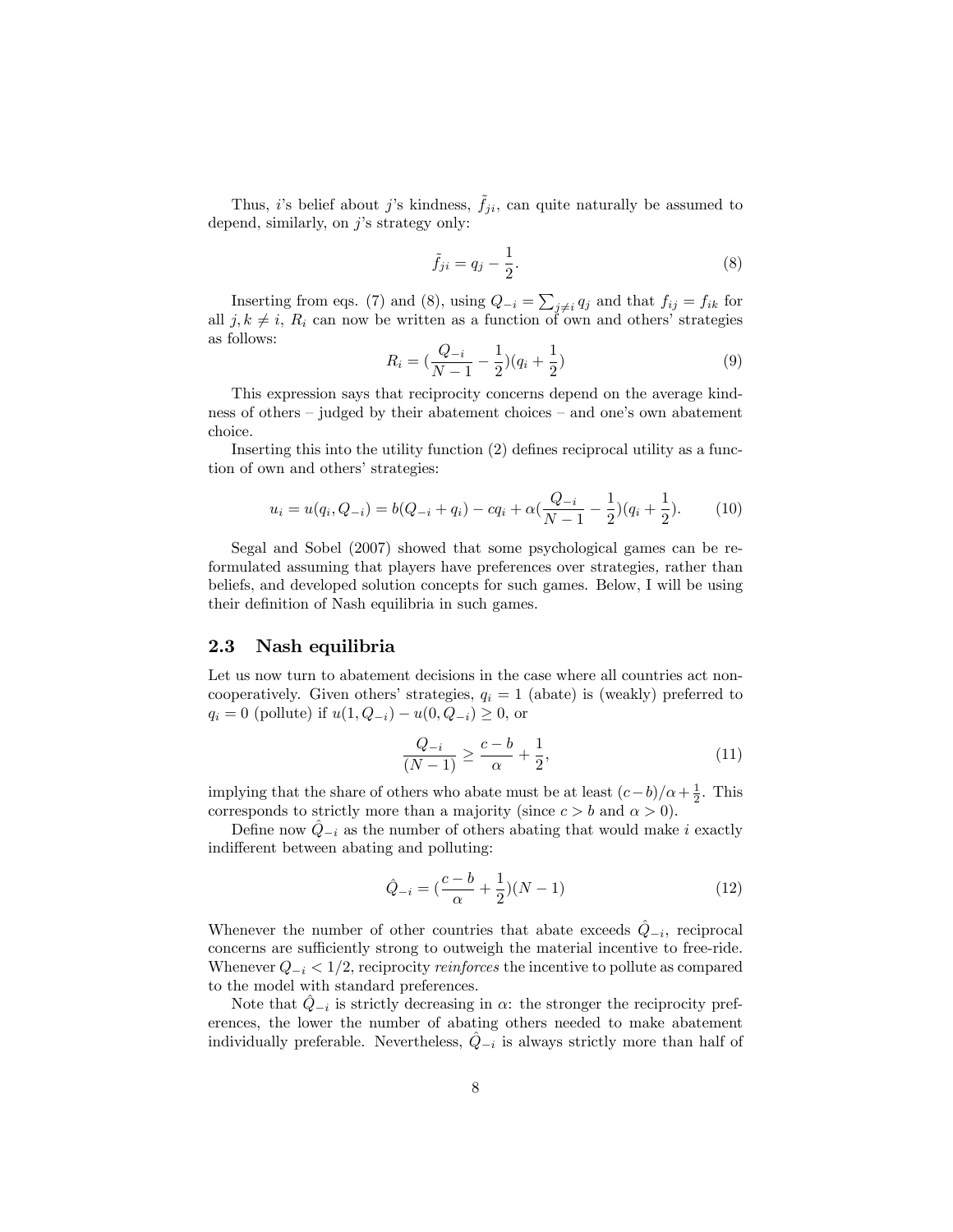the others. If  $\alpha < 2(c - b)$ , there exists no  $\hat{Q}_{-i}$  such that  $\hat{Q}_{-i} \leq N - 1$ , and pollution is individually preferred regardless of others' abatement.

Following Segal and Sobel (2007), a Nash equilibrium is a strategy profile for which every agent i's strategy maximizes  $U_i$ , given that i's expectations about how his opponents will play the game are considered fixed. Let  $Q$  be the total number of countries that abate. The following proposition then demostrates that although the symmetric one-shot climate game is a Prisoners' Dilemma in material payoffs, it becomes a coordination game in utilities.

Proposition 1 In the non-cooperative abatement game with identical, reciprocal countries, i)  $Q = 0$  is a Nash equilibrium. ii) If  $\alpha > 2(c - b)$ ,  $Q = N$ is a Nash equilibrium. iii) If  $\alpha > 2(c - b)$ , the following situation is a Nash equilibrium: every country i uses a mixed strategy such that  $q_i = 1$  with probability p and  $q_i = 0$  with probability  $1 - p$ , where  $p = (c - b)/\alpha + 1/2$ . In this  $situation, every country i is indifferent between abate and pollute. There is no$ pure strategy Nash equilibrium in which countries use different strategies.

#### **Proof.** See the Appendix. ■

These results are illustrated in Figure 2.  $\hat{Q}_{-i}$  represents a tipping point in the model. If at least  $\hat{Q}_{-i}$  others abate, the reciprocal benefits from abatement are sufficiently large to make it individually rational for every remaining country to abate too. Thus, if reciprocity is strong enough, abatement by every country is a Nash equilibrium. Conversely, if fewer than  $\ddot{Q}_{-i}$  others abate, the reciprocal benefits from abatement are too small to make abatement individually rational.

The last sentence of Proposition 1 may be somewhat surprising. If everyone has the same preferences and still use different pure strategies in Nash equilibrium, it must be because each is indifferent between the two pure strategies. In the present game, this is not possible because utility depends on what others do (see the Appendix for details).

#### INSERT FIGURE 2 ABOUT HERE

Using eq.(10), it is easy to establish that the Nash equilibrium  $Q = N$  is Pareto superior to  $Q = 0$ : If  $Q = 0$ , the utility of each country is

$$
u_i = u(0,0) = -\frac{1}{4}\alpha < 0\tag{13}
$$

while if  $Q = N$ , we have

$$
u_i = u(1, N - 1) = bN - c + \frac{3}{4}\alpha > 0.
$$
 (14)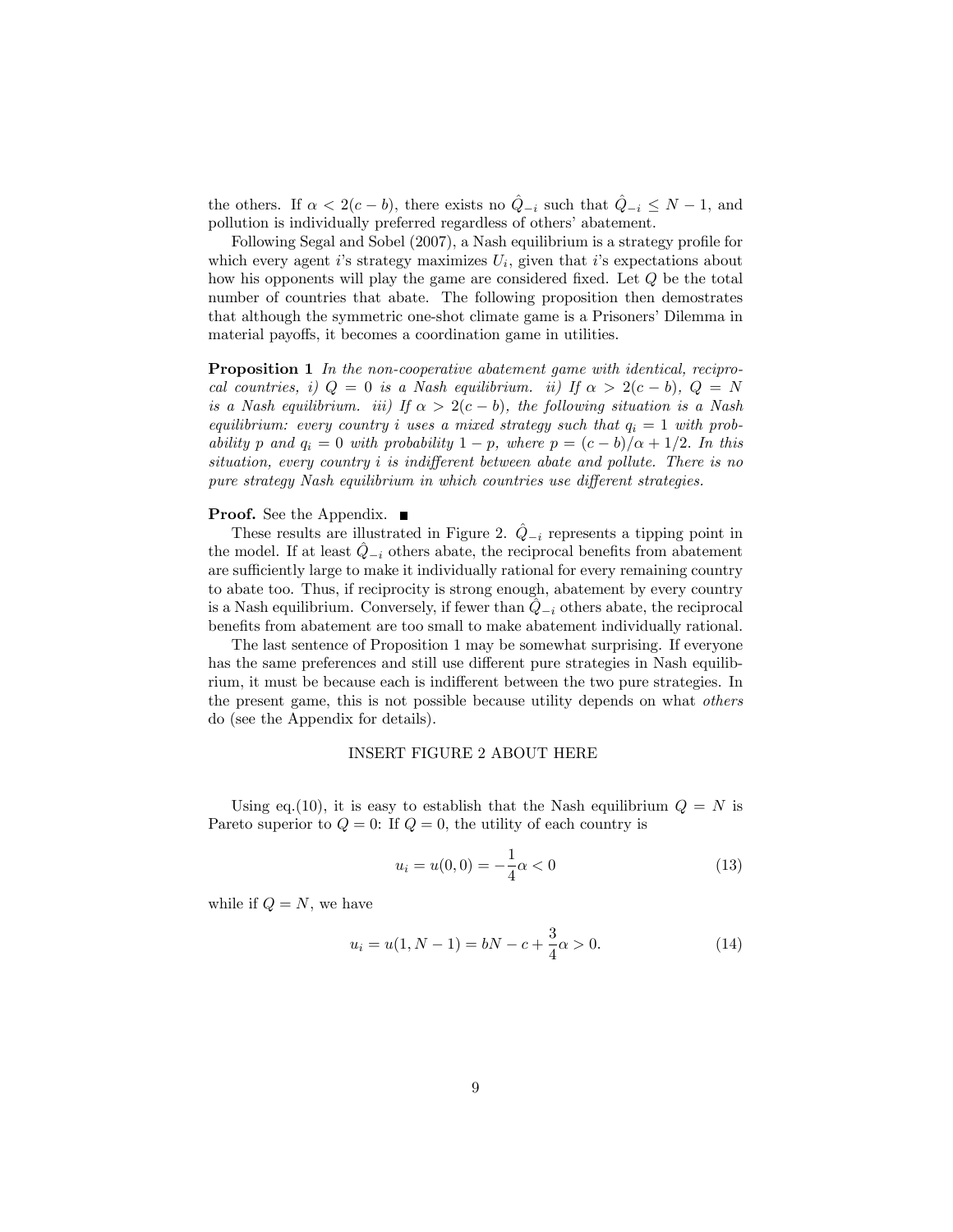#### 2.4 What if some countries do not have reciprocal preferences?

If only some countries are reciprocal, while the others care only about material self-interest  $\pi_i$ ,  $Q = N$  cannot be a Nash equilibrium. However, if reciprocity is strong enough and widespread enough, a high abatement Nash equilibrium, in which a majority of countries abate, still exists.

Proposition 2 Assume that preferences are given by

$$
u_i = \pi_i + \alpha_i R_i
$$

where  $\alpha_i \in \{0, \alpha\}$ . Let  $A \leq N$  be the number of countries with  $\alpha_i = \alpha$ , while  $N - A$  is the number of countries with  $\alpha_i = 0$ . Then, if

$$
A > \frac{N+1}{2}
$$

and

$$
\alpha \ge 2(c - b)\frac{N - 1}{2A - N - 1}
$$

there are two pure strategy Nash equilibria in the non-cooperative abatement game, represented by  $Q = 0$  and  $Q = A$ , respectively.

#### **Proof.** See the Appendix. ■

Note that Proposition 2 requires that a strict majority of countries are reciprocal. As demonstrated above, the tipping point  $\hat{Q}_{-i}$  is always strictly larger than a majority; hence, if less than half are reciprocal, the tipping point cannot be reached. Furthermore, each reciprocal country must have an even stronger preference for reciprocity than what was required for the full abatement equilibrium in Proposition 1.

#### 3 Coalition participation with reciprocity

Let us now turn to the treaty participation game extensively studied in the literature on international environmental agreements. Consider a three-stage game as follows (Barrett 2003, Ch. 7):

Stage 1: Every country  $i$  chooses whether or not to be part of the coalition;

Stage 2: Signatories decide their strategies collectively, aiming to maximize the coalition's total payoff;

Stage 3: Non-signatories choose their strategies non-cooperatively.

#### 3.1 The standard preferences case

Consider first the standard case where each country maximizes its own payoff  $\pi_i$  (see e.g. Barrett 2003, Wagner 2001). The game is solved by backward induction. In Stage 3, pollute is a strictly dominant strategy for non-cooperative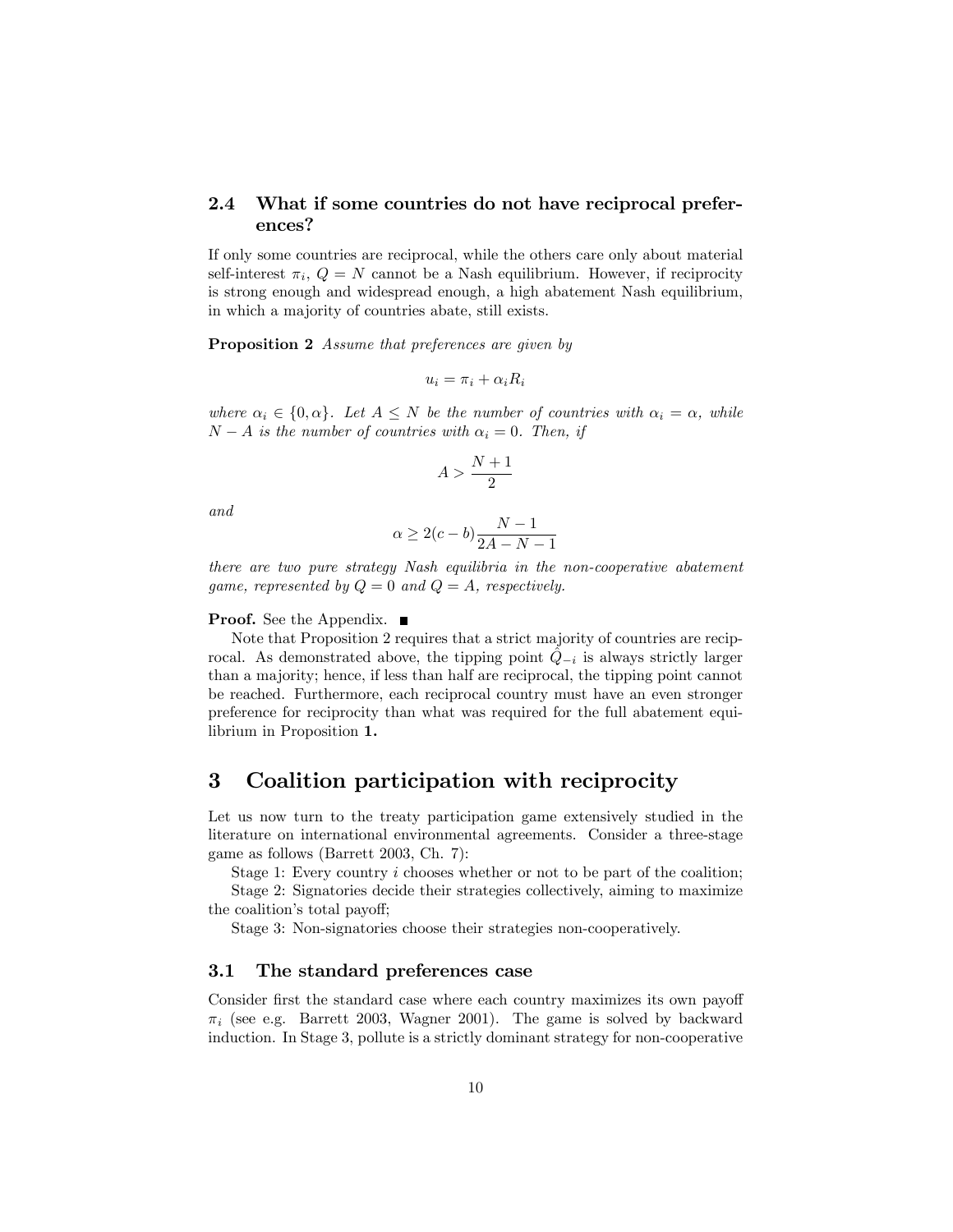players, so every non-signatory will pollute. Given this, the joint payoff of a coalition S of k countries is  $\sum_{s \in S} \pi_s = k(bk - c)$  if they all abate, and 0 if they all pollute. Hence, in Stage 2, the coalition will prefer its members to abate if  $k \geq c/b$ . Given this, countries decide in Stage 1 whether to join S.

A coalition of size  $k$  is said to be stable if it satisfies the requirements of internal as well as external stability, see Wagner (2001). Internal stability requires that when  $k - 1$  others are members, and you are a member, it is better for you to stay than to leave. External stability requires that if  $k$  others are members, but you are not, it is better for you to stay outside.

Following Wagner (2001), let  $\Pi_s(k)$  denote the material payoff of a signatory country as a function of the number of signatories k. Similarly, let  $\Pi_n(k)$  denote the material payoff of a non-signatory country as a function of the number of signatories k. Then internal stability requires  $\Pi_s(k) \geq \Pi_n(k-1)$ , while external stability requires  $\Pi_n(k) \geq \Pi_s(k + 1)$ .

If no other country takes part in the coalition, country  $i$  will not prefer to form an abating coalition on its own (if it is at all meaningful to speak of a coalition of one). Thus,  $k = 0$ , the coalition of zero members, is stable. However, with standard preferences, there is another possibility as well. Let  $k^0$  be the smallest integer such that  $k^0 \ge c/b$ . A coalition of size  $k^0$  is stable (Barrett 2003, Ch. 7.6): a country expecting  $k^0 - 1$  others to join will join too, because its participation is required to make the other signatories abate (which they will do only if  $c/b \leq k < c/b + 1$ ; for the same reason, a signatory of a coalition of size  $k^0$  will stay. If the coalition is larger than  $k^0$ , the individual signatory will prefer to leave, since it is not pivotal for the coalition's abatement.<sup>15</sup>

The implication is, unfortunately, that coalition formation can improve the sum of countries' payoffs only very slightly compared to the non-cooperative outcome of no abatement. This is illustrated in Figure 3.

#### INSERT FIGURE 3 ABOUT HERE

If  $k^0 = c/b$ , the coalition will provide no net benefits at all to its members compared to the no abatement case, since their environmental benefits exactly outweigh their abatement costs. There will still be a net benefit to non-members, who free-ride on the coalition's efforts. Signatories cannot gain from leaving because if one of them does, the coalition collapses (does not abate); hence, the relevant alternative for a signatory country is that *no-one* abates. If  $k^0 > c/b$ , the existence of the coalition secures a strictly positive gain to coalition members as well.

For example, assume that  $N = 100$ ,  $b = 2$  and  $c = 3$ . Then,  $c/b = 3/2$ , hence  $k^0 = 2$ . With a coalition of 2 countries, each signatory gets a payoff of 1, while each non-signatory gets a payoff of 4. Had all 100 countries abated, each of them would instead have received a payoff of 197.

<sup>&</sup>lt;sup>15</sup> If k is larger than  $c/b + 1$ , signatory s faces the same freeriding incentive as in the noncooperative game: the coalition abates regardless of whether  $s$  stays, and  $s$ 's abatement cost  $c$  is not outweighted by the corresponding benefits to  $s, b$ .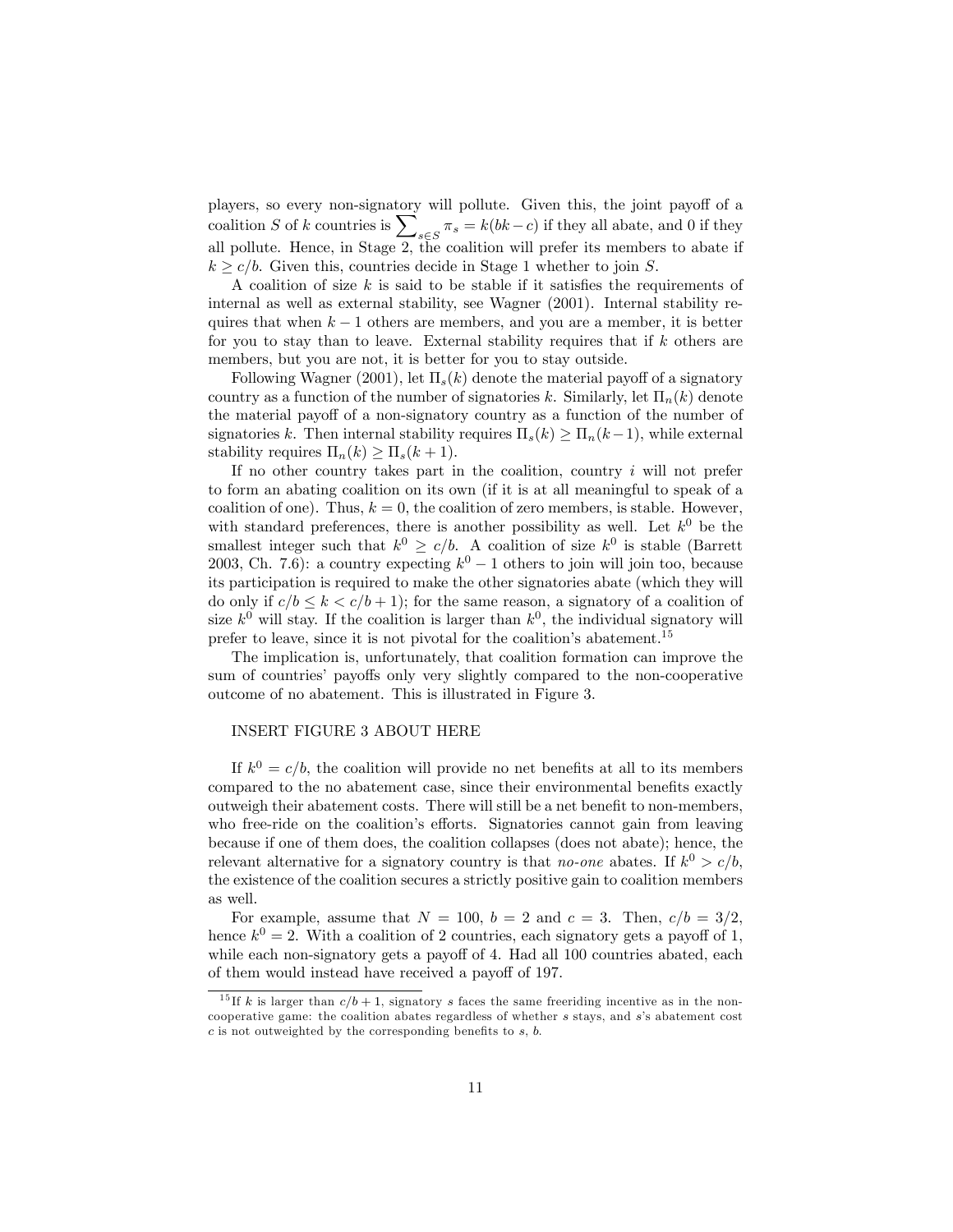#### 3.2 Defining reciprocity in the three-stage game

Assume now that every country i has reciprocal preferences as given by eq.  $(2)$ above, where  $\alpha > 0$ , and where  $R_i$  is given by eqs. (3) - (5). Suppose also that a coalition  $S$ , if formed, collectively maximizes the sum of its members' utilities

$$
\sum_{s \in S} u_s = \sum_{s \in S} (\pi_s + \alpha R_s) \tag{15}
$$

with respect to  $q_s$  for every signatory  $s \in S$ . Assume that the coalition always chooses the same abatement strategy  $q_s$  for every member s.

A strategy  $\sigma_i$  for country i now consists of a plan, for any given beliefs about others' strategies, of whether to join the coalition in Stage 1 and, if a non-signatory, whether to abate or pollute in Stage 3. If  $i$ 's strategy implies joining, i's abatement is determined by the coalition's policy in Stage 2.

In the non-cooperative case, a country's impact on others depended only on its own abatement choice. In the three-stage coalition game,  $i$ 's impact on  $j$  may also depend on others' strategies – more precisely, on whether i is pivotal for the coalition's abatement or not. If  $i$  is not pivotal, its power to change others' payo§ is just as limited as it was in the non-cooperative game, and kindness can be calculated as before. If  $i$  is pivotal, its power is considerably larger: it can then secure or cancel out abatement efforts not just from itself, but from others too.

It turns out, however, that even for pivotal players, the kindness function (4) can be simplified into exactly the same expression as before:  $f_{ij} = q_i$  $\frac{1}{2}$ . (This is shown formally as part of the proof of Proposition 6 below.) As mentioned above, the kindness measure is essentially a relative one. In the coalition formation game, a pivotal player's choice has a larger impact on others – but since a player's kindness is normalized by this player's power, the kindness function ends up being unchanged.<sup>16</sup>

#### 3.3 Stable coalitions with reciprocity

Let  $U_s(q_s, k)$  denote the utility of a signatory country as a function of the coalition's abatement policy for each of its members  $q_s$  and the number of signatories k. Similarly, let  $U_n(q_n, k)$  denote the utility of a non-signatory country n as a function of its own abatement choice  $q_n$  and the number of signatories  $k$ <sup>17</sup>

In the following, I look for coalitions which are externally and internally stable, in the following sense:

 $16$ With a different specification of kindness, results might of course change; exploring this would, however, require a separate analysis.

<sup>&</sup>lt;sup>17</sup>Note the distinction as compared to the notation  $u(q_i, Q_{-i})$  from the non-cooperative case:  $u(q_i, Q_{-i})$  is the same function for all i, and gives is utility as a function of is own and others' behavior.  $U_m(q_m, k)$  is a different function depending on whether  $m = s$  or  $m = n$ , where m is is coalition membership status; moreover, the second variable of  $U_m(q_m, k)$  is the number of coalition members, which may or may not correspond to the number of others abating,  $Q_{-i}$ .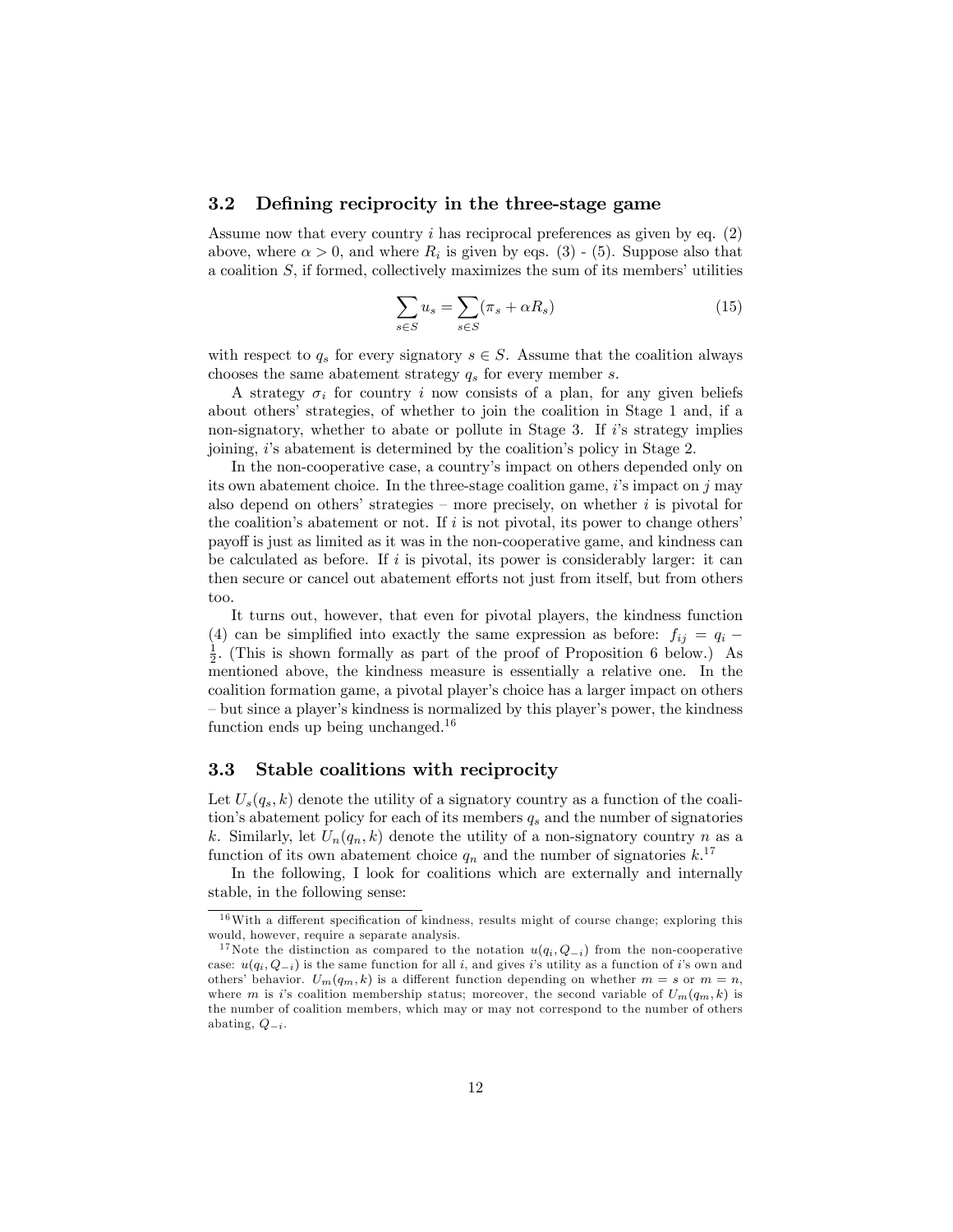**Definition 3** A coalition of size k is internally stable if  $U_s(q_s, k) \ge U_n(q_n, k -$ 1), and expectations are correct in the sense that every  $s \in S$  expects  $k - 1$  other countries to be signatories, while every  $n \notin S$  expects k other countries to be signatories.

**Definition 4** A coalition of size k is externally stable if  $U_n(q_n, k) \ge U_s(q_s, k + 1)$ 1), and expectations are correct in the sense that every  $s \in S$  expects  $k-1$  other countries to be signatories, while every  $n \notin S$  expects k other countries to be signatories.

Proposition 5 below establishes that the empty coalition is stable. Intuitively, if no-one joins, there are no signatories in Stage 3, which means that everyone plays non-cooperatively; consequently, we can apply Proposition 1, part i, which says that with non-cooperative play, zero abatement is a Nash equilibrium.

**Proposition 5** The no-cooperation situation  $k = 0$ , in which no country is a signatory and all countries pollute, is stable.

#### **Proof.** See the Appendix.  $\blacksquare$

If the preference for reciprocity is sufficiently strong, the grand coalition is also stable. This may not be surprising, given that this is a possible Nash equilibrium even in the non-cooperative game.

**Proposition 6** If  $\alpha > 2(c - b)$ , the grand coalition (the coalition abates, and  $k = N$ ) is stable.

#### **Proof.** See the Appendix. ■

Consequently, with sufficiently strong reciprocity, extremely cooperative as well as extremely uncooperative outcomes can be stable: Low as well as high expectations about others' intentions can be self-fulfilling. This provides a rationale for the view that mistrust and anger can hinder international climate negotiations, and that improved expectations about others' abatement intentions could make a global agreement on abatement feasible.

Moreover, as established by the proposition below, there may exist a third stable coalition size  $k^1$ . This resembles the small, stable coalition size  $k^0$  from the payoff-maximizing countries case, but  $k^1$  is weakly larger than  $k^0$ . When  $k<sup>1</sup>$  is stable, it is always a minority coalition. Consequently, the model provides one possible explanation for existence of a small, but not minimal "coalition of the willing".

**Proposition 7** Assume that  $N > 13$  and that  $c/b \leq (N + 2)/3$ . Then, there exists an externally and internally stable coalition consisting of  $k<sup>1</sup>$  countries, such that  $\frac{N-1}{2} > k^1 \ge k^0 \ge c/b$ , for which the coalition abates while nonsignatories pollute, and where  $k^1$  is defined as the smallest integer such that  $k^1 \geq \underline{k}$ , where  $\underline{k} = \frac{2c(N-1)+\alpha(N+2)}{2b(N-1)+3\alpha}$  $\frac{(N-1)+\alpha(N+2)}{2b(N-1)+3\alpha}$ .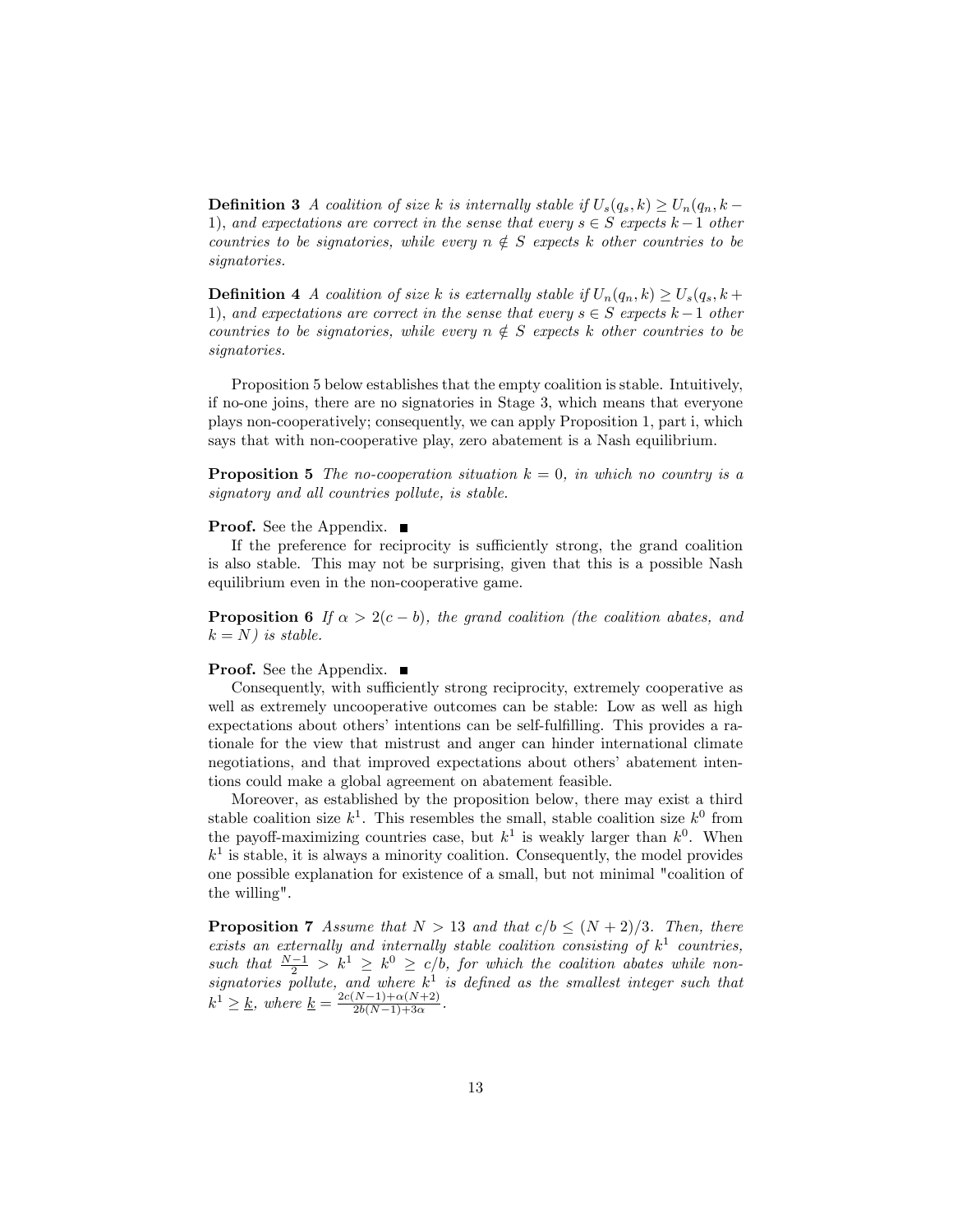#### **Proof.** See Appendix. ■

If the number of countries is not too small, and the cost-benefit ratio is modest, a stable minority coalition of  $k^1$  countries exists regardless of the strength of reciprocity concerns ( $\alpha$ ). The number  $k^1$  itself is weakly increasing in  $\alpha$  (with an upper boundary at  $\frac{N+2}{3}+1$ , but if  $\alpha$  becomes sufficiently small,  $k^1$  coincides with  $k^0$ .

#### INSERT FIGURE 4 ABOUT HERE

While the details are given in the proof in the appendix, the main intuition is illustrated in Figure 4. k corresponds to  $c/b$  in the standard preferences case in the following sense:  $k$  is the lowest k for which a country is indifferent between everyone, including itself, polluting, and being a signatory in an abating coalition.  $k^1$  is the lowest integer weakly above  $\underline{k}$ . It is easily seen that when  $k = k$ , non-signatories are better off than signatories. However, like in the standard preferences case, a signatory considering to leave cannot take othersí abatement as given, because if it leaves, the coalition will collapse.

Since  $k^1$  is a minority coalition, others' behavior is, on average, mean. When  $k = k<sup>1</sup>$ , no-one really wants to abate: not only is it materially unprofitable, but everyone would also like to punish others for their polluting behavior. So how can  $k^1$  be stable?

To understand this, consider the situation of a signatory when  $k = k<sup>1</sup>$ . There is, after all, a small group of  $k^1 - 1$  others who are behaving nicely to you. They are too few to make you want to be nice yourself. Still, they do represent a small island of kindness in a mean world. If you stop being nice to them, they will stop being nice to you. The island of kindness will disappear; there will be only meanness left in the world.

#### 3.4 Coalition participation if some countries are not reciprocal

Finally, consider the case where only some countries are reciprocal. In this case, the grand coalition is not feasible, but there may still exist stable, abating coalitions of strictly positive size.

Indeed, if reciprocity preferences are sufficiently strong and widespread, both  $k = 0$  and  $k = A$  are stable. Moreover, although  $k^0$  was not stable with only reciprocal countries unless  $k^0 = k^1$ , it is now possible that  $k^0$  as well as  $k^1$  are stable even if  $k^0 \neq k^1$ .

Assume, like in Proposition 2, that preferences are given by

$$
u_i = \pi_i + \alpha_i R_i
$$

where  $\alpha_i \in \{0, \alpha\}$ . Let  $A \leq N$  be the number of countries with  $\alpha_i = \alpha$ , and let  $N - A$  be the number of countries with  $\alpha_i = 0$ .

If the conditions for Proposition 2 hold, i.e. if A and  $\alpha$  are sufficiently large, we know that there is a Nash equilibrium in the non-cooperative game in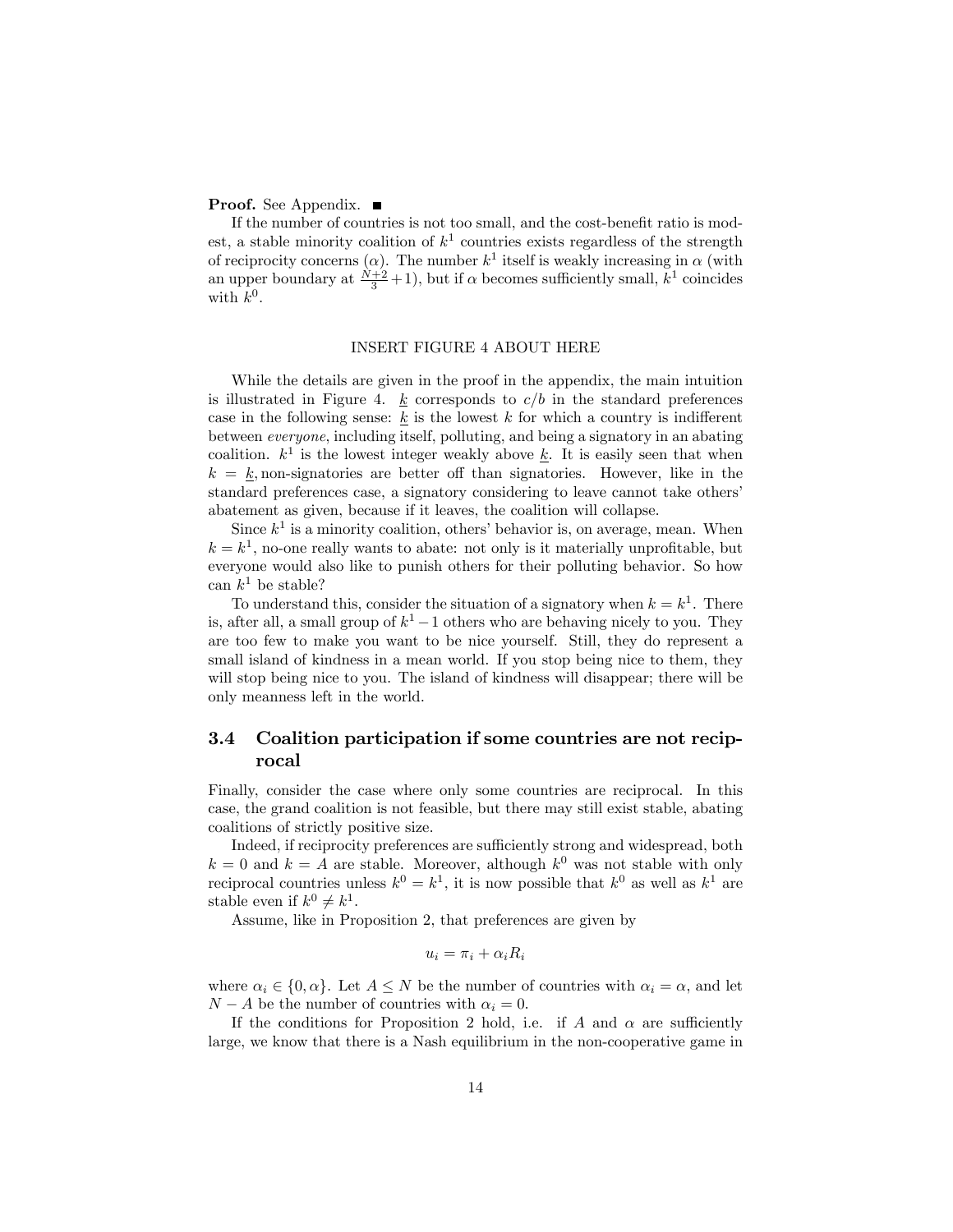which every reciprocal country abates, while every payoff-maximizing country pollutes. Consequently, under those same assumptions, there is a corresponding stable majority coalition  $k = A$  in the three-stage game.

If reciprocity preferences are too weak and/or the number of reciprocal countries is too small, no such majority coalition can be stable. Even if a stable coalition  $k = A$  does exist, it is not necessarily realized, since other, smaller coalition sizes are stable too. In particular, the no participation coalition is always stable (see the proof for Proposition 5). Again, expectations will tend to be self-fulfilling.

If the assumptions for Proposition 7 hold, and if  $A \geq \underline{k} = \frac{2c(N-1)+\alpha(N+2)}{2b(N-1)+3\alpha}$  $2b(N-1)+3\alpha$ , there is a stable minority coalition size  $k^1 \geq k^0$ . This holds whether the coalition of  $k = A$  is stable or not.<sup>18</sup>

In fact, when only some countries are reciprocal, then even if  $k^1 > k^0$ , both  $k^0$  and  $k^1$  can be stable. For  $k^0$  to be stable, it must consist only of nonreciprocal countries; for  $k^1$  to be stable, it must consist only of non-reciprocal countries.

#### 4 Empirical relevance

The model presented above is of course highly stylized. While assuming continuous abatement and/or heterogeneous country size would clearly be more realistic, this would require separate analyses; one would, for example, need to reconsider how to model "kindness".

In the simple model with identical countries presented above, we must have  $\alpha/2 > c - b$  for the grand coalition to be stable (Proposition 6).<sup>19</sup> If not all countries are reciprocal, strictly more than half of them must be so in order for a majority coalition to be stable.

Even though *countries*' preferences cannot necessarily be inferred from *in*dividual behavior in small-scale laboratory experiments, a glance at the results from the literature on public good game experiments may be of interest here. These results are not exclusively encouraging.

As noted in the introduction, researchers have found that typically, about half of experimental subjects are conditional cooperators  $-\text{ but the share varies}$ between countries, and is often at or slightly below 50 percent (Martinsson et al., 2013).

In public good game experiments in the lab, cooperation is rarely sustained over time. The typical finding is that players contribute substantially in oneshot games and in the first round of repeated games, but as the game is repeated,

<sup>&</sup>lt;sup>18</sup>Note, however, that reciprocity concerns must be relatively strong for  $k<sup>1</sup>$  to be substantially larger than  $k^0$ . If, for example,  $b = 2$ ,  $c = 3$ ,  $N = 100$  and  $\alpha = 2$  (for all countries),  $k^1$ and  $k^0$  coincide at  $k^1 = k^0 = 2$ . With  $\alpha = 10$  instead,  $k^0 = 2$ , while  $k^1 = 4$ .

<sup>&</sup>lt;sup>19</sup>In the above model,  $\alpha = 2$  means that if everyone else is kind, the country is willing to sacrifice one unit of material payoff for the satisfaction of being kind in return. Similarly, if everyone else is mean, the country is willing to give up exactly one unit of material payoff for the satisfaction of being mean in return.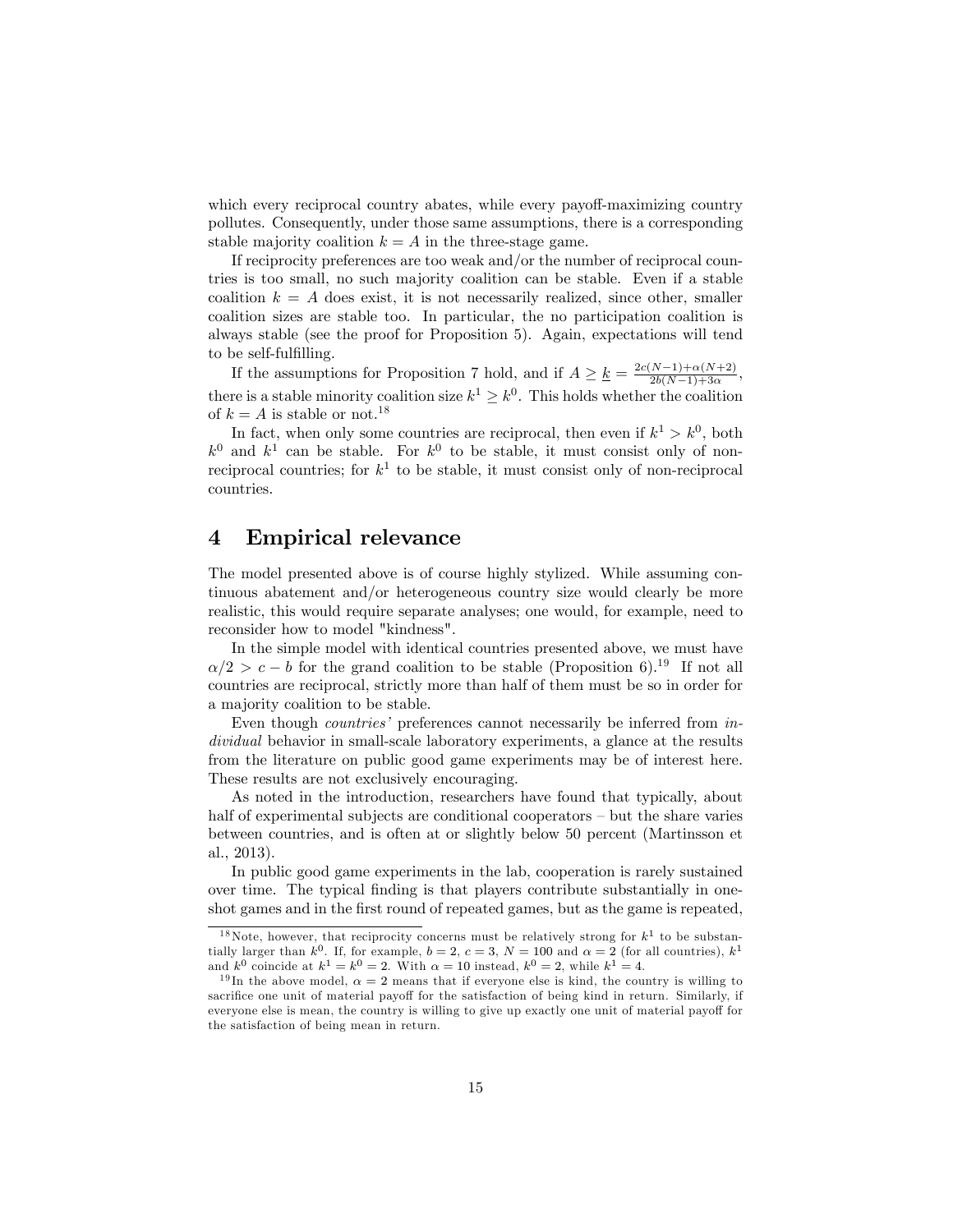cooperation dwindles fast (Ledyard 1995, Camerer 2003, Zelmer 2003, Barrett and Dannenberg 2012, 2014). The decline does not seem to be caused by learning or confusion, but rather by conditional cooperators being disappointed by othersícontribution levels (Fishbacher and G‰chter 2010). That is, conditional cooperation  $\overline{\phantom{a}}$  which is consistent with reciprocity  $\overline{\phantom{a}}$  is present in the lab, but it is rarely strong enough and/or widespread enough to sustain cooperation. To keep contributions to a public good high in the lab, additional institutions, like individual sanctioning mechanisms or endogenous sorting into groups, are typically required (see, e.g., Fehr and Gächter 2000b, Brekke et al. 2011).

One may distinguish between at least three types of obstacles. First, there is the question of whether reciprocal preferences are indeed strong and widespread enough. Second, even if they are, cooperation will not be achieved if countries expect others to pollute: low expectations will tend to be self-fulfilling.

To the latter point, one may object that in the course of climate negotiations, countries are communicating extensively. Thus, if the grand coalition is indeed stable, they might simply decide to coordinate on it. However, this is where the third problem enters  $-$  namely that preferences may be private information. If countries do not know the preferences of other countries, each can have a strategic interest in misrepresenting their true preferences. Then, countries cannot know in advance whether a majority coalition is stable at all - even if the others claim that they plan to support it.

#### 5 Conclusions

In a simple three-stage climate coalition formation game, I have shown that reciprocal preferences could potentially play an important role.

First, the situation in which everyone pollutes is always stable. Reciprocal countriesí unwillingness to abate is then even stronger than that of countries with standard preferences. If no-one else abates, a reciprocal country would like to repay others' meanness by polluting itself  $-$  a preference which adds to the disincentive represented by the economic cost of abatement.

With sufficiently strong and widespread reciprocity, the grand coalition, or a majority coalition, can be stable as well. Nevertheless, although the experimental literature indicates that reciprocity is indeed prevalent in several cultures, it also shows that, among individual participants in laboratory experiments at least, such preferences do not seem to be strong and widespread enough to sustain high cooperation levels. Thus, although the theoretical analysis does indicate that the grand or majority coalition may be stable, enforced by reciprocity preferences, the question of whether this is at all realistic in practice remains open.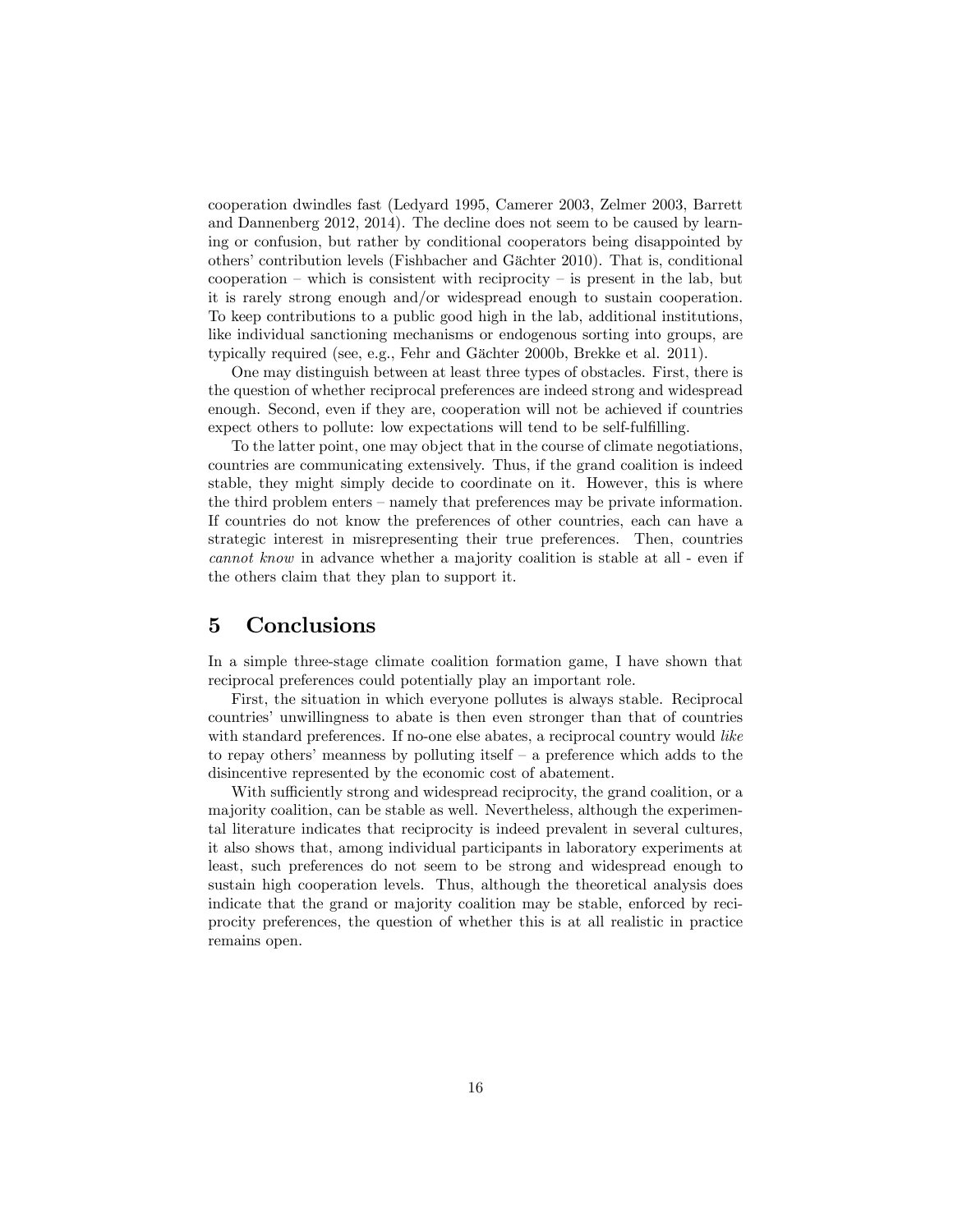#### References

- [1] Andreoni, J. (1988): Privately provided public goods in a large economy: the limits of altruism, Journal of Public Economics  $35(1)$ ,  $57-73$ .
- [2] Andreoni, J. (1990): Impure altruism and donations to public goods: a theory of warm-glow giving, Economic Journal  $100$   $(401)$ ,  $464-477$ .
- [3] Barrett, S. (1992): "International Environmental Agreements as Games", in R. Pethig (Ed.): Conflict and Cooperation in Managing Environmental Resources, Berlin: Springer, 11-37.
- [4] Barrett, S. (1994): Self-Enforcing International Environmental Agreements, Oxford Economic Papers 46, 878-894.
- [5] Barrett, S. (2003), Environment and Statecraft: The Strategy of Environmental Treaty-Making, Oxford: Oxford University Press.
- [6] Barrett, S., and A. Dannenberg (2012): Climate negotiations under scientific uncertainty, Proceedings of the National Academy of Sciences of the United States of America 109 (43), 17372-17376.
- [7] Barrett, S., and A. Dannenberg (2014): Second Best Agreements and the Prisoners' Dilemma Trap. Paper presented at the Fifth World Congress of Environmental and Resource Economists, Istanbul, June 28 - July 2.
- [8] Bolton, G.E, and A. Ockenfels  $(2000)$ : ERC A theory of equity, reciprocity, and competition, American Economic Review 90(1), 166-93.
- [9] Brekke, K.A., K.E. Hauge, J.T. Lind, and K. Nyborg (2011): Playing with the Good Guys: A Public Good Game with Endogenous Group Formation, Journal of Public Economics 95, 1111-1118.
- [10] Burger, N.E., and C.D. Kolstad (2009): Voluntary Public Goods Provision, Coalition Formation, and Uncertainty, NBER Working Papers 15543, National Bureau of Economic Research.
- [11] Camerer, C. (2003): Behavioral Game Theory. Experiments in strategic interaction, Princeton University Press/Russell Sage Foundation.
- [12] Carraro, C., and D. Siniscalco (1993): Strategies for the International Protection of the Environment, Journal of Public Economics 52, 309-328.
- [13] Conconi, P., and C. Perroni (2002): Issue linkage and issue tie-in in multilateral negotiations, Journal of International Economics 57, 423-447.
- [14] Cox, J.C., Friedman, D., and S. Gjerstad (2007): A tractable model of reciprocity and fairness, Games and Economic Behavior 59(1), 17-45.
- [15] Croson, R., 2007. Theories of commitment, altruism and reciprocity: evidence from linear public goods games. Economic Inquiry 45, 199–216.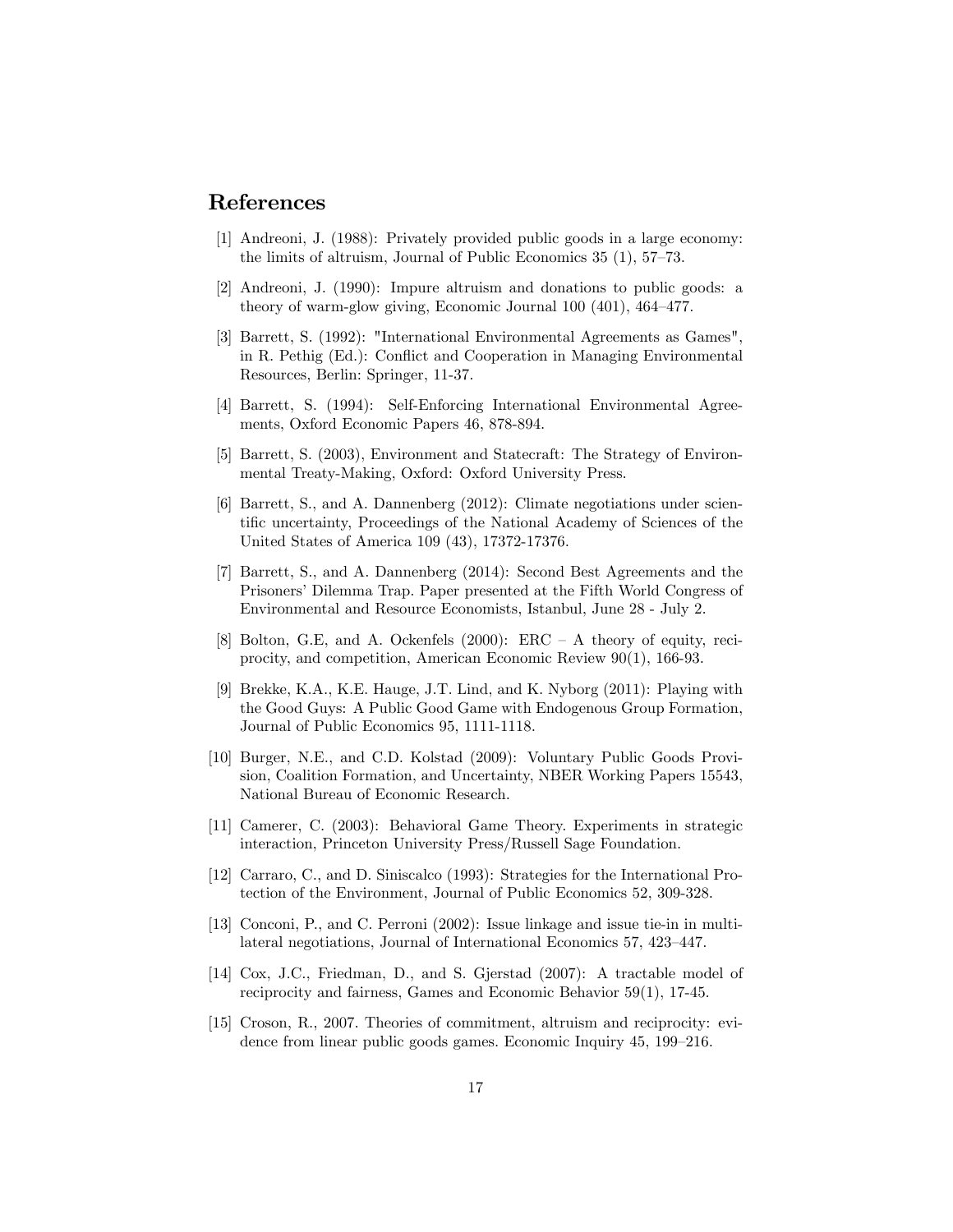- [16] Croson, R., Fatas, E., Neugebauer, T., 2006. Reciprocity, matching and conditional cooperation in two public goods games. Economics Letters 87,  $95 - 101.$
- [17] Dufwenberg, M. (2008): "Psychological games". In S.N. Durlauf and L.E. Blume (Eds.): The New Palgrave Dictionary of Economics Online, Second Edition, Palgrave Macmillan, 28 January 2014, doi:10.1057/9780230226203.1358.
- [18] Dufwenberg, M., and G. Kirchsteiger (2004): A Theory of Sequential Reciprocity, Games and Economic Behavior 47(2), 268-98.
- [19] Falk, A., E. Fehr, U. Fischbacher (2003): On the Nature of Fair Behavior, Economic Inquiry  $41(1)$ , 20-26.
- [20] Falk, A., and U. Fischbacher (2006): A Theory of Reciprocity, Games and Economic Behavior 54, 293-315.
- [21] Fehr, E. and U. Fischbacher (2002): Why Social Preferences Matter the Impact of Non-Selfish Motives on Competition, Cooperation and Incentives, Economic Journal 112, C1-C33.
- [22] Fehr, E., and S. Gächter (2000a): Fairness and Retaliation: The Economics of Reciprocity, Journal of Economic Perspectives 14(3), 159-181.
- [23] Fehr, E., and S. Gächter (2000b): Cooperation and punishment in public goods experiments, American Economic Review 90 (4), pp. 980–994.
- [24] Fehr, E., and S. Gächter (2002): Altruistic Punishment in Humans, Nature 415, 137-140.
- [25] Fehr, E., and K. Schmidt (1999): A Theory of Fairness, Competition, and Cooperation. Quarterly Journal of Economics 114, 817-868.
- [26] Financial Times (2014): Xi and Obama revive hopes on climate. FT View, 12.11.14. http://www.ft.com/intl/cms/s/0/ec8da760-6a64-11e4- 8fca-00144feabdc0.html#axzz3Q0t1dVlb (accessed 27.01.15).
- [27] Fischbacher, U., Gächter, S., & Fehr, E. (2001). Are people conditionally cooperative? Evidence from a public goods experiment. Economics Letters, 71, 397-404.
- [28] Fischbacher, U., Gächter, S., 2006. Heterogeneous social preferences and the dynamics of free riding in public goods. IZA Discussion Papers 2011.
- [29] Fischbacher, U., Gächter, S., 2010. Social preferences, beliefs, and the dynamics of freeriding in public goods. American Economic Review 100, 541 556.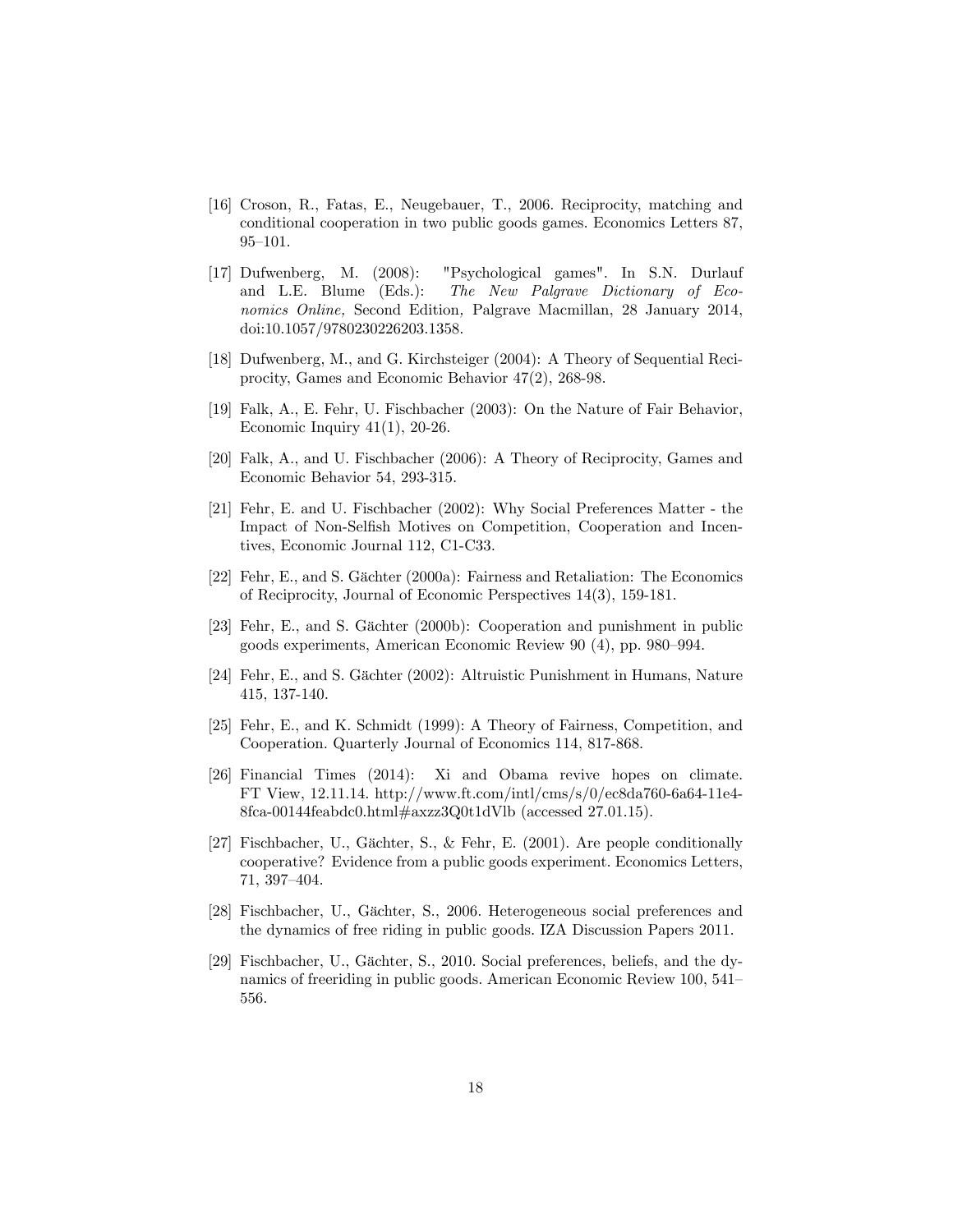- [30] Fischbacher, U., Gächter, S., Fehr, E., 2001. Are people conditionally cooperative? Evidence from a public goods experiment. Economics Letters 71, 397-404.
- [31] Froyn, C.B., and J. Hovi (2008): A climate agreement with full participation, Economics Letters 99, 317-319.
- $[32]$  Grüning, C., and W. Peters  $(2007)$ : Can Justice and Fairness Enlarge the Size of International Environmental Agreements? European University Viadrina (http://www.wiwi.europauni.de/de/lehrstuhl/fine/fiwi/team/gruening/GrueningPeters 04 07.pdf).
- [33] Hadjiyiannis, C., D. Iris, C. Tabakis (2012): International Environmental Cooperation under Fairness and Reciprocity, the B.E. Journal of Economic Analysis & Policy (Topics), 12(1), Article 33.
- [34] Hauge, K. E. and O. Røgeberg (2014): Contributing to Public Goods as Individuals versus Group Representatives: Evidence of Gender Differences. Memorandum 16/14, Department of Economics, University of Oslo.
- [35] Heitzig, J., K. Lessmann and Y. Zou (2011): Self-enforcing strategies to deter free-riding in the climate change mitigation game and other repeated public good games, PNAS 108 (38), 15739–15744.
- [36] Herrmann, B., and C. Thöni (2009): Measuring conditional cooperation: A replication study in Russia. Experimental Economics, 12, 87–92.
- [37] Hoel, M.O. (1992): International Environment Conventions: The Case of Uniform Reductions of Emissions. Environmental and Resource Economics 2, 141-159.
- [38] Hoel, M.O., and K. Schneider (1997): Incentives to Participate in an International Environmental Agreement, Environmental and Resource Economics  $9(2)$ , 153–170.
- [39] Kocher, M.G., T. Cherry, S. Kroll, R.J. Netzer, M. Sutter (2008): Conditional cooperation on three continents, Economics Letters  $101$ ,  $175-178$ .
- [40] Kocher, M., and M. Sutter (2007): Individual versus group behavior and the role of the decision making procedure in gift-exchange experiments, Empirica 34(1), 63-88.
- [41] Kolstad, C.K. (2013): International Environmental Agreements with Other-Regarding Preferences, unpublished paper, Stanford University.
- [42] Kratzsch, U., G. Sieg and U. Stegemann (2012): An international agreement with full participation to tackle the stock of greenhouse gases, Economics Letters 115  $(3)$ , 473–476.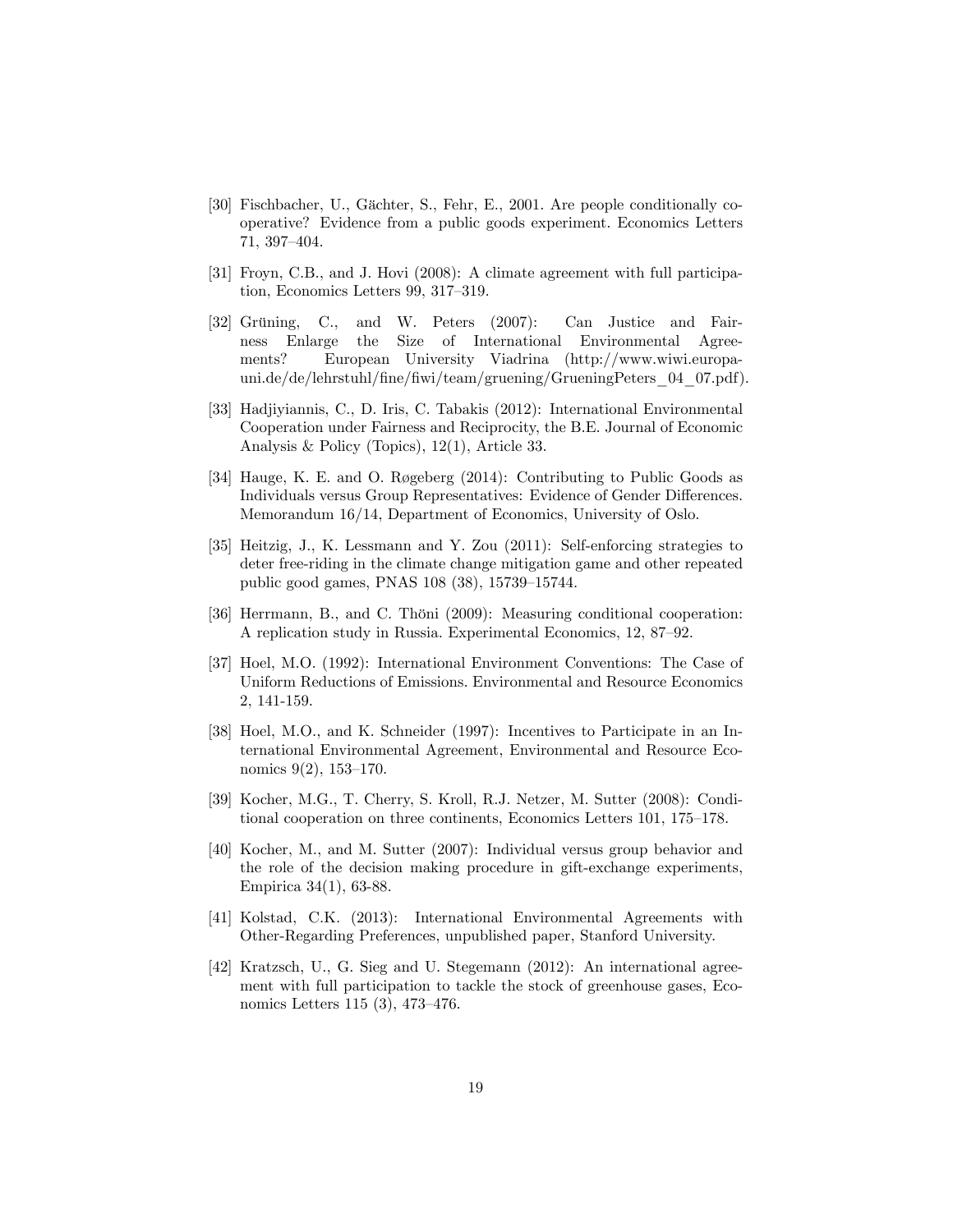- [43] Kugler, T., G. Bornstein, M.G. Kocher, M. Sutter (2007): Trust between individuals and groups: Groups are less trusting than individuals but just as trustworthy, Journal of Economic Psychology 28(6), 646-657.
- [44] Landler, M., and H. Cooper (2010): After a bitter campaign, forging an alliance. New York Times March 18, 2010, accessed 10.04.14 at http://www.nytimes.com/2010/03/19/us/politics/19policy.html?pagewanted=all& $r=0$ .
- [45] Lange, A. (2006): The Impact of Equity-Preferences on the Stability of International Environmental Agreements, Environmental and Resource Economics 34, 247-267.
- [46] Lange, A., and C. Vogt (2003): Cooperation in International Environmental Negotiations due to a Preference for Equity, Journal of Public Economics 87, 2049-2067.
- [47] Ledyard, J.O. (1995): Public Goods: a Survey of Experimental Research. In: Kagel, J.H., Roth, A.E. (Eds.): The Handbook of Experimental Economics. Princeton University Press, Princeton, New Jersey, pp. 111–194.
- [48] Levine, D.K. (1998). Modeling Altruism and Spitefulness in Experiments, Review of Economic Dynamics 1, 593-622.
- [49] Martinsson, P., N. Pham-Khanh, C. Villegas-Palacio (2013): Conditional cooperation and disclosure in developing countries, Journal of Economic Psychology 34,  $148-155$ .
- [50] Nyborg, K. and M. Rege (2003): Does Public Policy Crowd Out Private Contributions to Public Goods? Public Choice 115 (3), 397-418.
- [51] Ostrom, E. (1990): Governing the Commons: The Evolution of Institutions for Collective Action, Cambridge: Cambridge University Press.
- [52] Rabin, M: Incorporating Fairness into Game Theory and Economics, American Economic Review 83, 1281-1302.
- [53] Segal, U., and J. Sobel (2007): Tit for tat: Foundations of preferences for reciprocity in strategic settings, Journal of Economic Theory 136, 197-216.
- [54] Sobel, J. (2005): Interdependent Preferences and Reciprocity, Journal of Economic Literature 43, 392-436.
- [55] Tavoni, A., A. Dannenberg, G. Kallis, A. Löschel (2011): Inequality, communication, and the avoidance of disastrous climate change in a public goods game. Proceedings of the National Academy of Sciences of the United States of America, 108 (29), 11825-11829.
- [56] Thöni, C., J. -R. Tyran, and E. Wengström  $(2012)$ : Microfoundations of social capital, Journal of Public Economics 96(7-8), 635-643.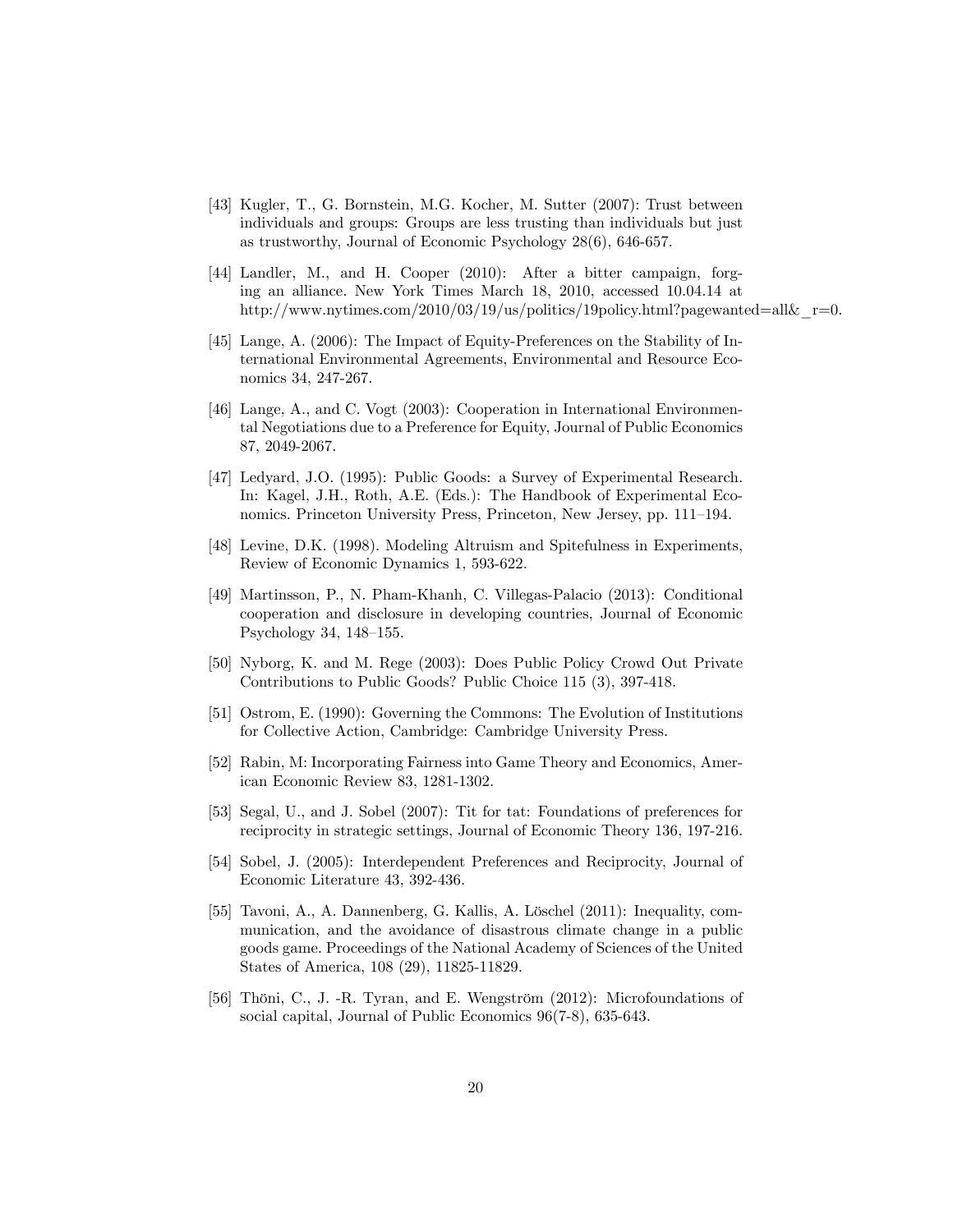- [57] Van der Pol, T., H.-P. Weikard, E. van Ierland (2012): Can altruism stabilise international climate agreements? Ecological Economics 81, 112-120.
- [58] White House (2014): U.S.-China Joint Announcement on Climate Change, http://www.whitehouse.gov/the-press-office/2014/11/11/us-china-jointannouncement-climate-change (accessed 27.01.15).
- [59] Zammit-Lucia, J. (2013): COP19: the UN's climate talks proved to be just another cop out. Guardian 02.12.13, http://www.theguardian.com/sustainable-business/cop19 un-climate-talks-another-cop-out (accessed 27.01.15). (http://www.theguardian.com/sustainable-business/cop19-un-climatetalks-another-cop-out).
- [60] Zelmer, J. (2003): Linear public good games: a meta-analysis, Experimental Economics  $6, 299-310$ .

#### 6 Appendix: Proofs

#### Proof of Proposition 1:

**Proof.** i) For  $Q = 0$  to be a Nash equilibrium, it must be the case that  $u_i(0,0) \geq u_i(1,0)$  for every i. Since countries are identical, it is sufficient to demonstrate that this holds for one i. Using eq. (10),  $u_i(0,0) \ge u_i(1,0)$  is equivalent to

$$
\alpha \ge 2(b-c)
$$

which will always hold with  $\alpha > 0$ , because  $b - c < 0$ .

ii) For  $Q = N$  to be a Nash equilibrium, it must be the case that  $u_i(1, N 1) \geq u_i(0, N-1)$  for every i. Using (??), and that  $Q = N$  implies  $Q_{-i} = N-1$ , this gives

$$
bN - c + \frac{3}{4}\alpha \ge b(N - 1) + \frac{1}{4}\alpha
$$
  

$$
\alpha \ge 2(c - b).
$$

iii) Consider first the possibility of a Nash equilibrium in pure strategies in which a share p of countries, where  $0 < p < 1$ , plays the pure strategy Abate, a share  $1-p$  plays the pure strategy Pollute, and where all i are indifferent between Abate and Pollute. This would require, first, that  $\hat{Q}_{-i}$  is an integer, otherwise  $Q_{-i} = \hat{Q}_{-i}$  is not possible (and if  $Q_{-i} \leq \hat{Q}_{-i}$ , i is not indifferent between the pure strategies). Assume that  $\hat{Q}_{-i}$  is an integer. However, if countries play different pure strategies, it cannot be the case that  $Q_{-i}$  is identical for all i. For a given Q, if  $q_i = 1$  and  $q_h = 0$ , we must necessarily have  $Q_{-i} = Q - 1$ and  $Q_{-h} = Q$ , hence  $Q_{-j} < Q_{-h}$ . Thus, the only possibility for all i to be indifferent is if they all play a mixed strategy.

Consider next the possibility that a share  $p$  play Abate, strictly preferring Abate, while a share  $1 - p$  play Pollute, strictly preferring Pollute. Define  $\tilde{Q}_{-i}$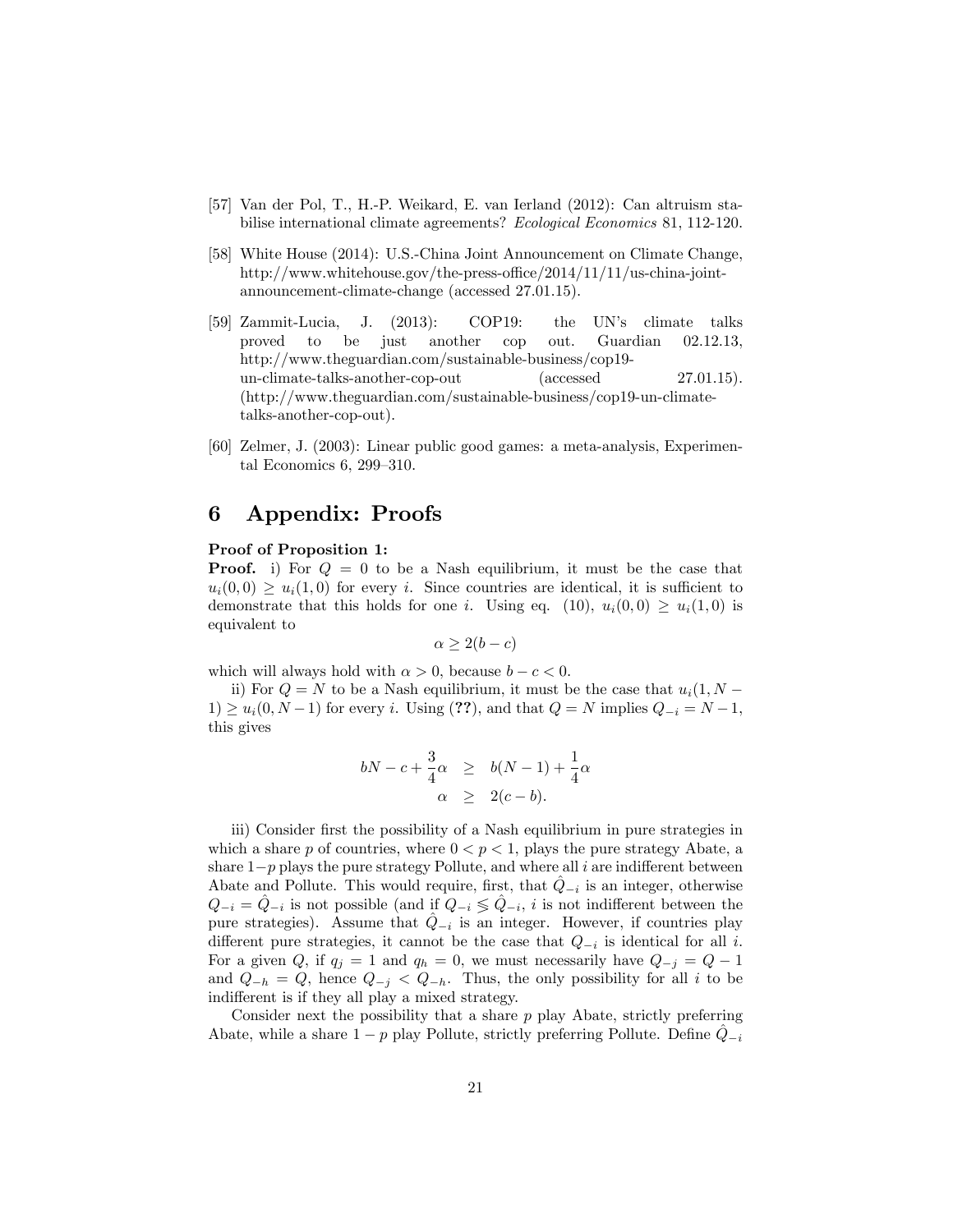such that  $u_i(1, \hat{Q}_{-i}) = u_i(0, \hat{Q}_{-i})$ . Then  $Q_{-i} > \hat{Q}_{-i}$  is required for Abate to be strictly preferred by i, while  $Q_{-i} < \hat{Q}_{-i}$  is required for Pollute to be strictly preferred. Hence we would need that for any j who Abates,  $Q_{-j} > \hat{Q}_{-i}$ , while for any h who Pollutes,  $Q_{-h} < \hat{Q}_{-i}$ . This implies  $Q_{-j} > Q_{-h}$ . But since, as demonstrated above,  $Q_{-j} < Q_{-h}$ , this cannot hold.

From eq. (12), we know that when  $Q = \hat{Q}_{-i}$ , the *share* of others playing Abate is  $\frac{1}{2} + \frac{c-b}{\alpha}$ . Consider now the possibility that every country *i* plays a mixed strategy such that  $q_i = 1$  with probability  $p = \frac{1}{2} + \frac{c-b}{\alpha}$  (and  $q_i = 0$  with probability  $p = \frac{1}{2} - \frac{c-b}{a}$ . Then, the expected number of others playing  $q_i = 1$ equals  $p(N - 1) = \hat{Q}_{-i}$  for every i. In this situation, i is indifferent between Abate and Pollute. By the assumptions  $c > b$  and  $\alpha \geq 2(c - b)$ , we know that  $\frac{1}{2}$  < p < 1. Hence, for every *i*, given that every other country plays Abate with probability  $p = \frac{1}{2} + \frac{c-b}{\alpha}$ , using the same strategy is a best response for *i*. The expected number of abating countries in this equilibrium is given by  $N(\frac{1}{2} + \frac{c-b}{\alpha})$ .

#### Proof of Proposition 2:

**Proof.** For  $Q = 0$  to be a Nash equilibrium, it must be the case that  $u_i(0,0)$  $u_i(1,0)$  for every i. For reciprocal countries with  $\alpha_i = \alpha$ , the proof is exactly as in Proposition 1, part i). For countries with  $\alpha_i = 0$ , this holds because the game is a Prisoners' dilemma and abate is strictly dominated by pollute, see footnote 1.

For  $Q = A$  to be a Nash equilibrium, it must be the case that  $u_i(0, A)$  $u_i(1, A)$  for A players and  $u_i(0, A) \ge u_i(1, A)$  for the remaining  $N - A$  players. The latter follows because abate is a strictly dominated strategy for all  $N - A$ players who have  $\alpha_i = 0$ . What remains to be shown is that  $u_i(0, A) \leq u_i(1, A)$ for the A players who have  $\alpha_i = \alpha$ . When  $Q = A$ ,  $Q_{-i} = A - 1$ . By eq. (11), abate is preferred by i when  $Q_{-i} = A - 1$  if

$$
A \ge \left(\frac{c-b}{\alpha} + \frac{1}{2}\right)(N-1) + 1
$$

or equivalently,

$$
\alpha \ge 2(c - b) \frac{N - 1}{2A - N - 1}.
$$
\n(16)

This is feasible given that  $2A - N - 1 > 0$ , i.e.

$$
A > \frac{N+1}{2}.
$$

#### Proof of Proposition 5:

**Proof.** Assume  $k = 0$ . Then in Stage 3, all countries are non-signatories and thus play non-cooperatively. We can then use the results from the noncooperative game. By Proposition 1, part i, we know that  $u_i(0,0) \ge u_i(1,0)$ and that  $Q = 0$  is a Nash equilibrium in the non-cooperative game; thus if  $k = Q_{-i} = 0$  in the participation game, each non-signatory pollutes in Stage 3.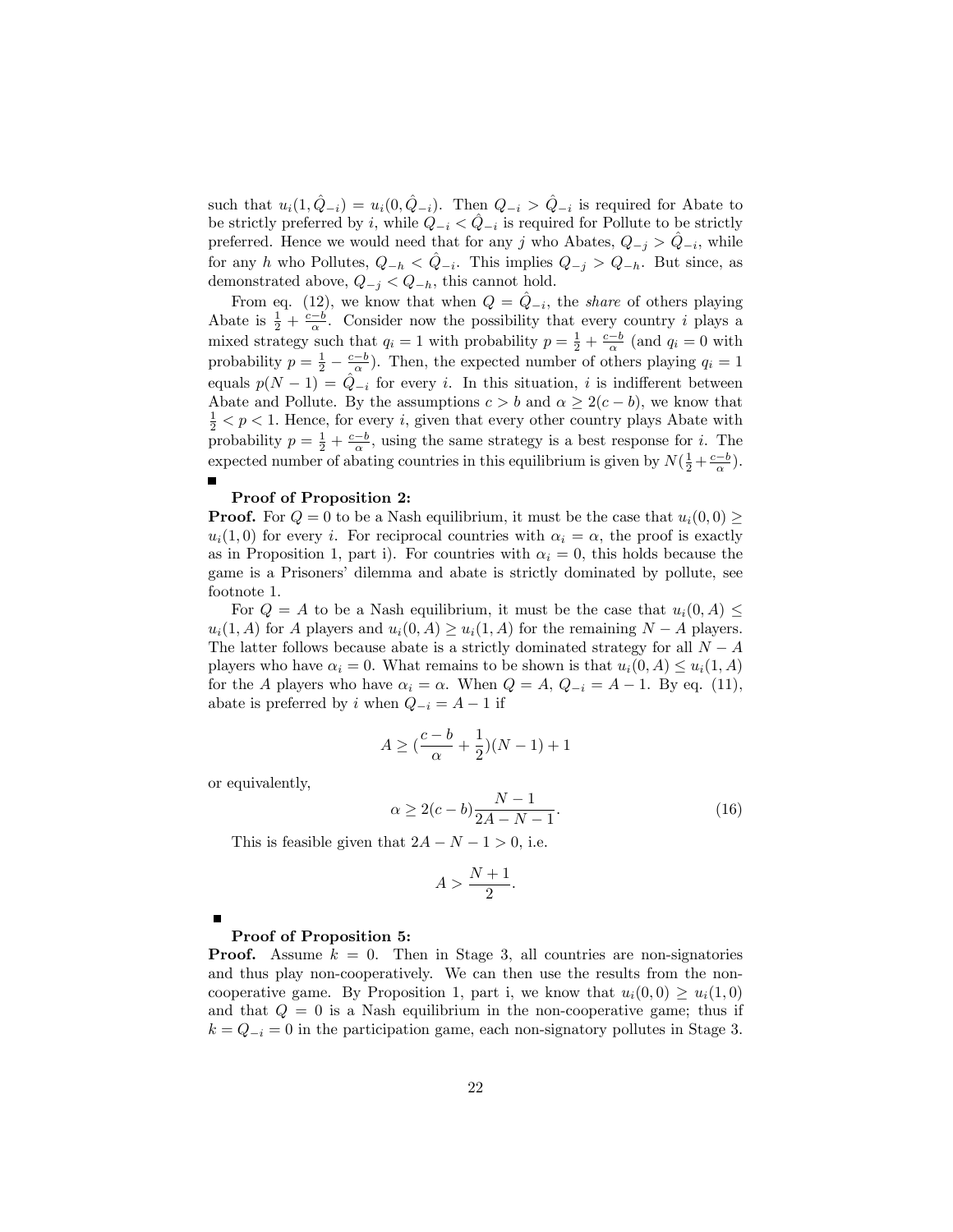If  $k = 0$ , there is no coalition to decide in Stage 2 whether to Abate or not. If one country still joined in Stage 1, so that a "coalition" consisting of 1 country came into existence, such a coalition would decide the strategy of only one country and thus correspond to a non-cooperative player, whose best response to others' Pollution would be to Pollute (see the proof of Proposition 1, part i). Given this, there is no incentive to join in Stage 1.

External stability requires that  $U_n(0,0) \geq U_s(1,1)$ , which was verified above. Internal stability is not an issue here, since no country is a signatory and a coalition of  $-1$  countries is not feasible.

#### Proof of Proposition 6:

**Proof.** Assume  $k = N$ . Then in Stage 3, there are by assumption no nonsignatories.

In Stage 2, the coalition of N countries prefers to Abate if  $U_s(1,N) \geq$  $U_s(0, N)$ . Consider first the case where a coalition of size  $k = N - 1$  would prefer to abate. No individual signatory is then pivotal in the sense that its participation is decisive for the coalitionís policy, and every signatoryís kindness can be expressed as in the non-cooperative case, by eq. (10). Thus, the coalition will abate if

$$
bN - c \ge -\alpha
$$

which always holds since, by assumption,  $bN - c > 0$  and  $\alpha > 0$ .

In Stage 1, country  $i$  will then join if, given the expectation that everyone else joins, it can do no better than joining. Proposition 1, part ii) demonstrates that if  $N-1$  others abate and countries play non-cooperatively, then country i can do no better than abate too, given that  $\alpha > 2(c - b)$  (which is assumed in the current Proposition). Hence, with the expectation that  $N-1$  others join and the coalition abates, country  $i$  can do no better than abating too, which is equivalent to joining in Stage 1.

What if a coalition of size  $N-1$  is not expected to abate in Stage 2? Every individual signatory i would then be pivotal in the sense that given everyone else's strategy and beliefs, its participation is decisive for the coalition's policy. In that case, if i joins, everyone else gets a payoff of  $bN - c$ , while if it does not join, everyone else gets a payoff of  $0$ . The equitable payoff is then, due to eq. (5),

$$
\pi_{ij}^e = \frac{1}{2}(bN - c)
$$
 (17)

and according to eq.  $(4)$ , is kindness if joining is given by

$$
f_{sj} = \frac{(bN - c) - \frac{1}{2}(bN - c)}{(bN - c)} = \frac{1}{2}
$$
\n(18)

and if not joining

$$
f_{nj} = \frac{0 - \frac{1}{2}(bN - c)}{(bN - c)} = -\frac{1}{2}
$$

which means that even a pivotal country's kindness is given by eq.  $(7)$ , i.e.  $f_{ij} = q_i - \frac{1}{2}$ , and utility can be expressed by eq. (10). Hence the grand coalition,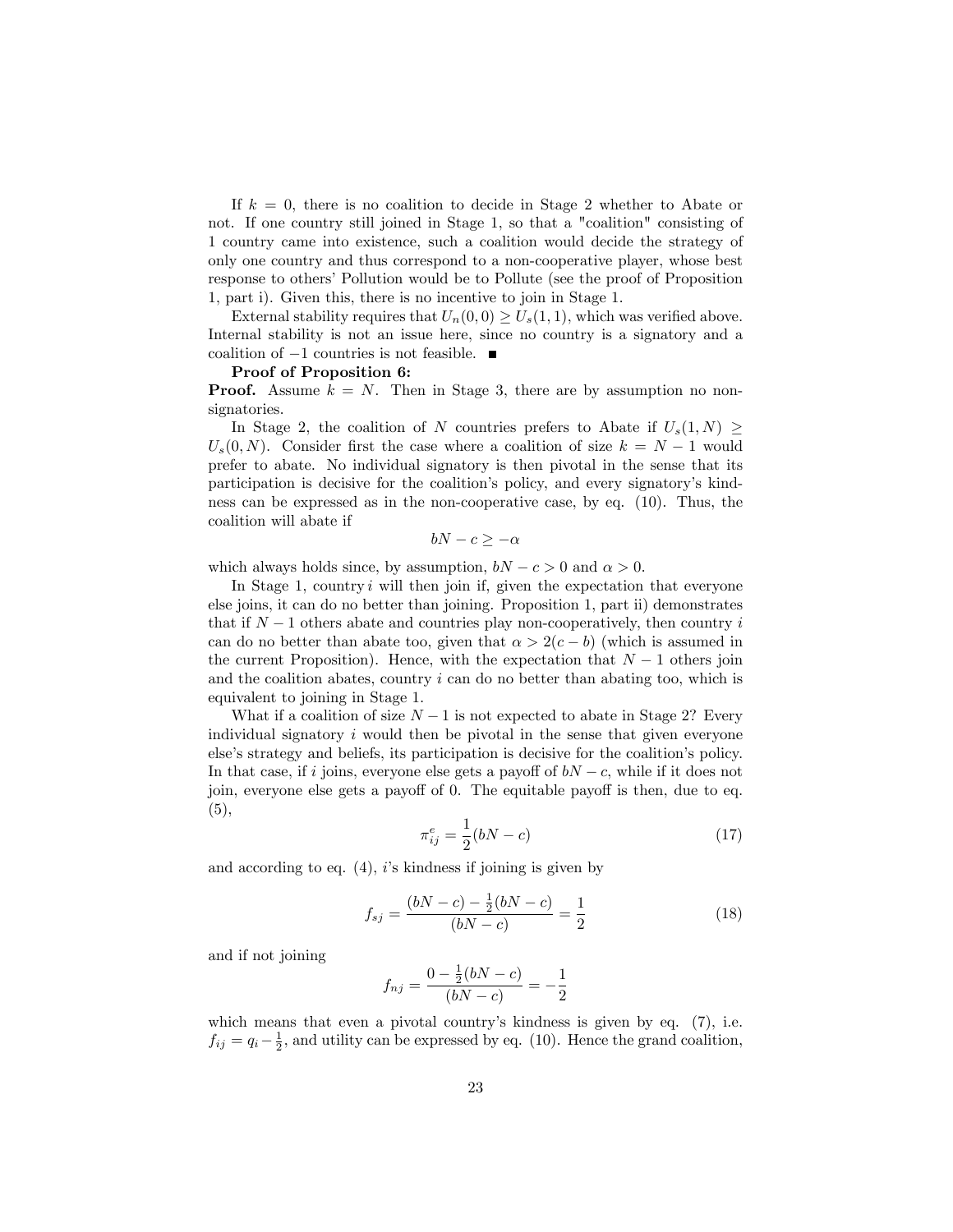if it exists, will abate in Stage 2. The rest of the analysis above thus goes through as before.

Note that country  $i$  will be indifferent between being a signatory and being a non-signatory that abates. Thus, any situation in which a share  $x$  of the N countries are signatories to an abating coalition and a share  $1 - x$  are nonsignatories who abate is also stable. However,  $x < 1$  would not affect the coalition's decision to abate in Stage  $2$  (due to Proposition 1, part ii), hence any situation in which  $x < 1$  is equivalent to the case where  $x = 1$  both in terms of outcomes and utilities.

The above establishes internal stability. External stability is not an issue here, since no country is a non-signatory and a coalition of  $N + 1$  countries is not feasible.

#### Proof of Proposition 7:

Proof. In Stage 3, non-signatories play non-cooperatively and thus have the same influence on others as in the non-cooperative game. It follows that the kindness of a non-signatory i towards any other country j can be expressed as in eq. (7):  $f_{ij} = q_i - \frac{1}{2}$ .

Turn then to Stage 2. For a given abatement policy of the coalition, a signatory's influence on others' payoff goes solely through the country's own contribution to the coalition's abatement, chosen implicitly when deciding in Stage 1 whether to join. Hence, for a non-pivotal signatory  $i$ , kindness to any other country j is also given by  $f_{ij} = q_i - \frac{1}{2}$  (where  $q_i$  is determined by the coalition's policy).

Consider now the case where a coalition of  $k$  members is abating, and where, given everyone's strategies and beliefs, the loss of one member would have made the coalition pollute. Every individual signatory  $i$  is then pivotal in the sense that given everyone else's strategy and beliefs, i's participation is decisive for the coalitionís policy in Stage 2. Assume further that non-signatories are expected to pollute in Stage 3. In this case, if  $i$  joins, every other signatory gets a payoff of  $bk - c$ , while every non-signatory gets a payoff of bk. If i does not join, everyone else gets a payoff of 0. The equitable payoff for other signatories would then, according to eq. 5, be

$$
\pi_{is}^e = \frac{1}{2}(bk - c) \tag{19}
$$

and for non-signatories

$$
\pi_{in}^e = \frac{1}{2}(bk) \tag{20}
$$

Using this and eq.  $(4)$ , is kindness to another signatory if joining is thus given by

$$
f_{ss} = \frac{(bk - c) - \frac{1}{2}(bk - c)}{(bk - c)} = \frac{1}{2}
$$
\n(21)

and if not joining

$$
f_{ns} = \frac{0 - \frac{1}{2}(bk - c)}{(bk - c)} = -\frac{1}{2}
$$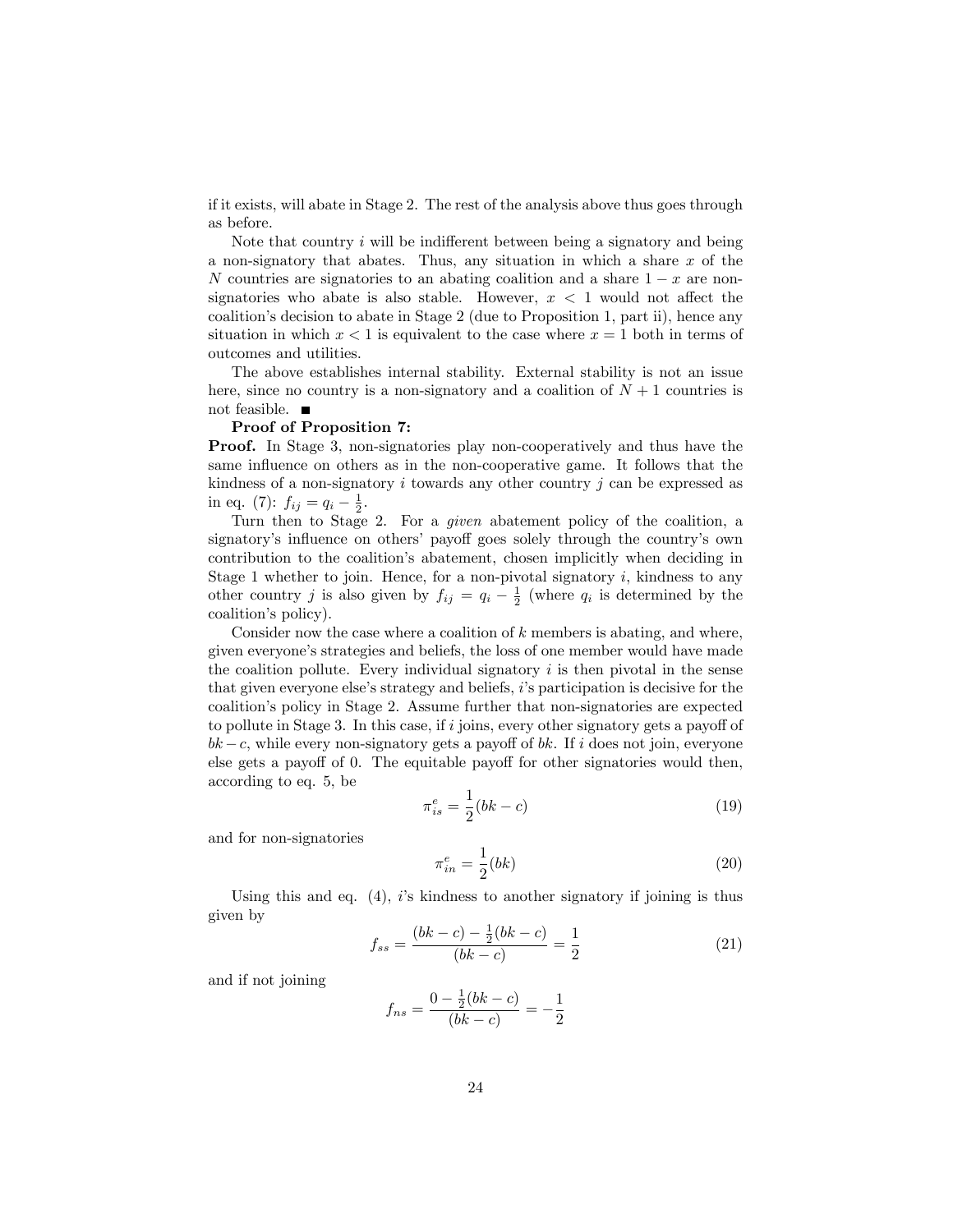Moreover,  $i$ 's kindness to a non-signatory if joining is given by

$$
f_{sn} = \frac{bk - \frac{1}{2}bk}{bk} = \frac{1}{2}
$$
 (22)

and if not joining,

$$
f_{nn} = \frac{0 - \frac{1}{2}(bk)}{(bk)} = -\frac{1}{2}
$$

Consequently, even for a pivotal signatory to an abating coalition, kindness can be expressed as  $f_{ij} = q_i - \frac{1}{2}$ . As a result, the reciprocity function (eq. 9) and utility function (eq. 10) can be applied as before.

In the situation described in the Proposition, non-signatories pollute in Stage 3. For a signatory, we will thus have  $Q_{-i} = k - 1$  if the coalition abates and  $Q_{-i} = 0$  if the coalition pollutes. A coalition of  $k \lt N$  members will abate in Stage 2 if  $U_s(1, k) \ge U_s(0, k)$ .

Using eq. (10), this implies

$$
bk - c + \frac{3}{2}\alpha(\frac{k-1}{N-1} - \frac{1}{2}) \ge -\frac{1}{4}\alpha
$$
\n
$$
k \ge \frac{2c(N-1) + \alpha(N+2)}{2b(N-1) + 3\alpha}
$$
\n(23)

Define  $k$  as the coalition size making the coalition exactly indifferent between polluting and abating in Stage 2, i.e.  $U_s(0, k) = U_s(1, k)$ , or

$$
\underline{k} = \frac{2c(N-1) + \alpha(N+2)}{2b(N-1) + 3\alpha} \tag{24}
$$

The coalition will abate in Stage 2 if  $k \geq \underline{k}$ .  $k^1$  is defined as the smallest integer such that  $k^1 \geq k$ . Thus, in Stage 2, a coalition of  $k^1$  countries will abate, but a coalition of  $k^1 - 1$  will not.

In Stage 1, a country will join if, given the expectation that  $k-1$  others join, it can do no better than joining; that is,  $U_s(1, k) \ge U_n(0, k-1)$ . Consider a country that expects  $k^1 - 1$  others to join. Since the coalition will abate when  $k = k<sup>1</sup>$ , the utility of each signatory if it joins is

$$
U_s(1, k^1) = bk^1 - c + \frac{3}{2}\alpha(\frac{k^1 - 1}{N - 1} - \frac{1}{2}).
$$
\n(25)

If the country does not join, the coalition will consist of  $k^1 - 1$  signatories and will not abate, and each non-signatory's utility is

$$
U_n(0, k^1 - 1) = -\frac{1}{4}\alpha \tag{26}
$$

The country will thus join if  $U_s(1, k^1) \ge U_n(0, k^1 - 1)$ , i.e.

$$
bk^1 - c + \frac{3}{2}\alpha\left(\frac{k^1 - 1}{N - 1} - \frac{1}{2}\right) \ge -\frac{1}{4}\alpha\tag{27}
$$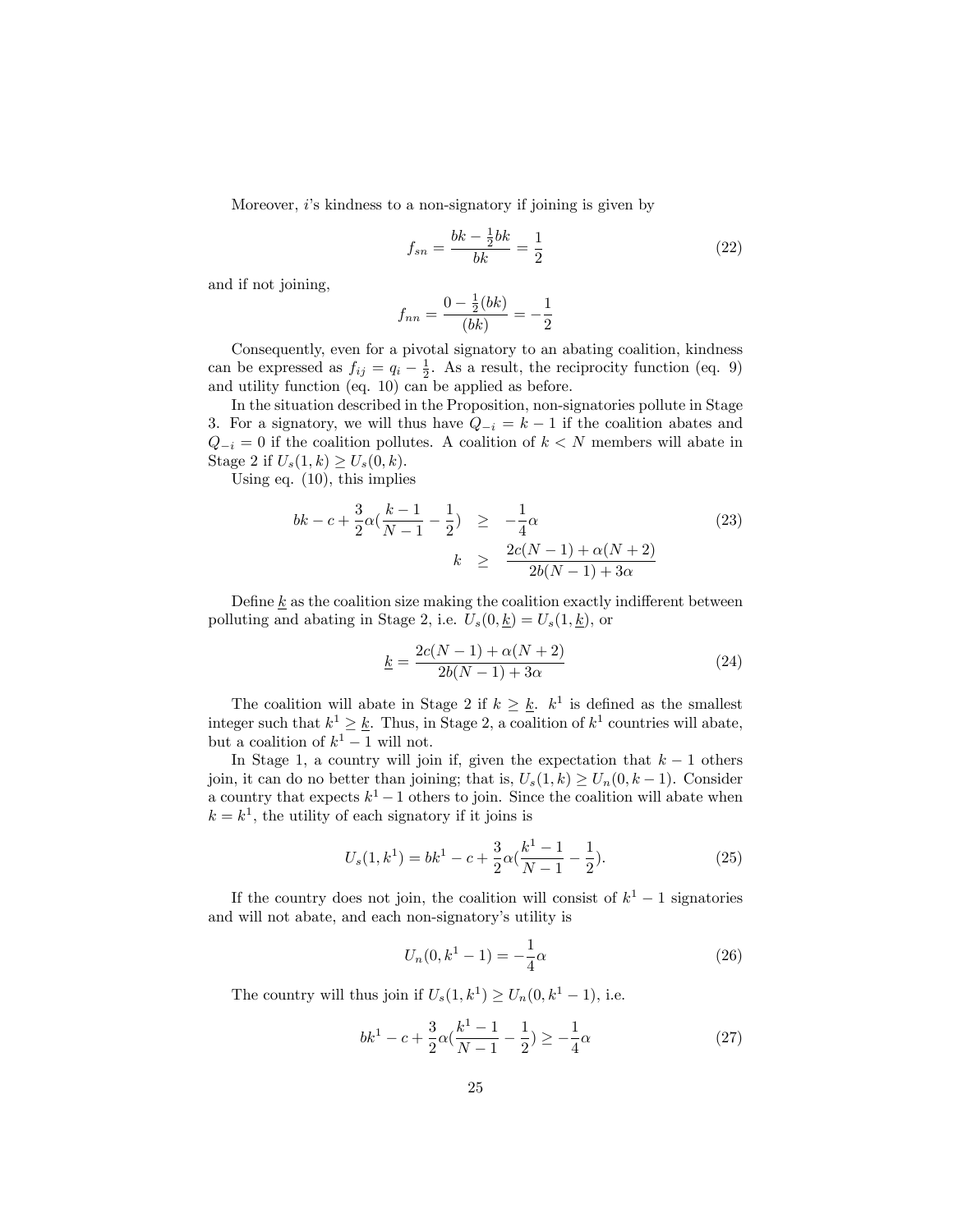which is exactly the same problem as considered in eq. (23). Thus, the above inequality holds if  $k^1 \geq k$ , which holds by definition. That is, if i expects  $k^1 - 1$ others to join, *i* can do no better than joining. Hence, a coalition of  $k^1$  members is internally stable.

External stability requires that for  $k = k^1$ , no non-signatories want to join. The coalition abates regardless of whether  $k = k^1$  or  $k = k^1 + 1$ . A country that expects  $k^1$  others to join will join if  $U_s(1, k^1 + 1) \ge U_n(0, k^1)$ . Using eq. (10), this would imply

$$
b(k^{1}+1) - c + \frac{3}{2}\alpha\left(\frac{k^{1}}{N-1} - \frac{1}{2}\right) \ge bk^{1} + \frac{1}{2}\alpha\left(\frac{k^{1}}{N-1} - \frac{1}{2}\right)
$$
 (28)  

$$
\alpha\left(\frac{k^{1}}{N-1} - \frac{1}{2}\right) \ge c - b
$$

Since  $c > b$  and  $\alpha > 0$ , the above can only hold if  $\frac{k^1}{N-1} \geq \frac{1}{2}$ , or  $k^1 \geq \frac{N-1}{2}$ . However, this cannot be the case, given the assumptions of the Proposition.

To see this, note that  $\underline{k}$  can be characterized as follows. First, if  $b(N+2) \geq 3c$ (or  $c/b \leq (N + 2)/3$ ), k is increasing in  $\alpha$ :

$$
\frac{\partial \underline{k}}{\partial \alpha} = \frac{(N+2)(2b(N-1)+3\alpha) - 3(2c(N-1)+\alpha(N+2))}{(2b(N-1)+3\alpha)^2} \tag{29}
$$
\n
$$
\frac{(N+2)(2b(N-1)+3\alpha) - 3((2c+\alpha)(N-1)+3\alpha)}{(2b(N-1)+3\alpha)^2}
$$

i.e.,  $\frac{\partial k}{\partial \alpha} > 0$  iff

$$
(N+2)(2b(N-1)+3\alpha) - 3(2c(N-1) + \alpha(N+2)) > 0
$$
 (30)  

$$
b(N+2) > 3c.
$$

Second, when  $\alpha$  goes to infinity, <u>k</u> goes to  $\frac{N+2}{3}$ :

$$
\lim_{\alpha \to \infty} \underline{k} = \lim_{\alpha \to \infty} \frac{2c(N-1)/\alpha + (N+2)}{2b(N-1)/\alpha + 3} = \frac{N+2}{3}
$$
(31)

Thus,  $\frac{N+2}{3}$  is an upper boundary for <u>k</u> under the given assumptions. Since  $k^1$  is the smallest integer weakly larger than  $\underline{k}$ , the upper boundary for  $k^1$  is  $\frac{N+2}{3} + 1 = (N+5)/3$ . The question is whether we can have  $k^1 \ge \frac{N-1}{2}$ . This is only possible if  $N$  is relatively small:

$$
\begin{array}{rcl} N+5 & > & N-1 \\ \hline 3 & \geq & N \\ 13 & \geq & N \end{array}
$$

Consequently, under the given assumptions,  $k^1 < \frac{N-1}{2}$ , which means that eq. (28) cannot hold. Thus, a coalition of size  $k^1$  is internally and externally stable.

Finally, recall that  $k^0$  is the smallest integer weakly larger than  $c/b$ . Since  $k^1$  is the smallest integer such that  $k^1 \geq k > c/b$  (see above), we must have  $k^1 \geq k^0$ .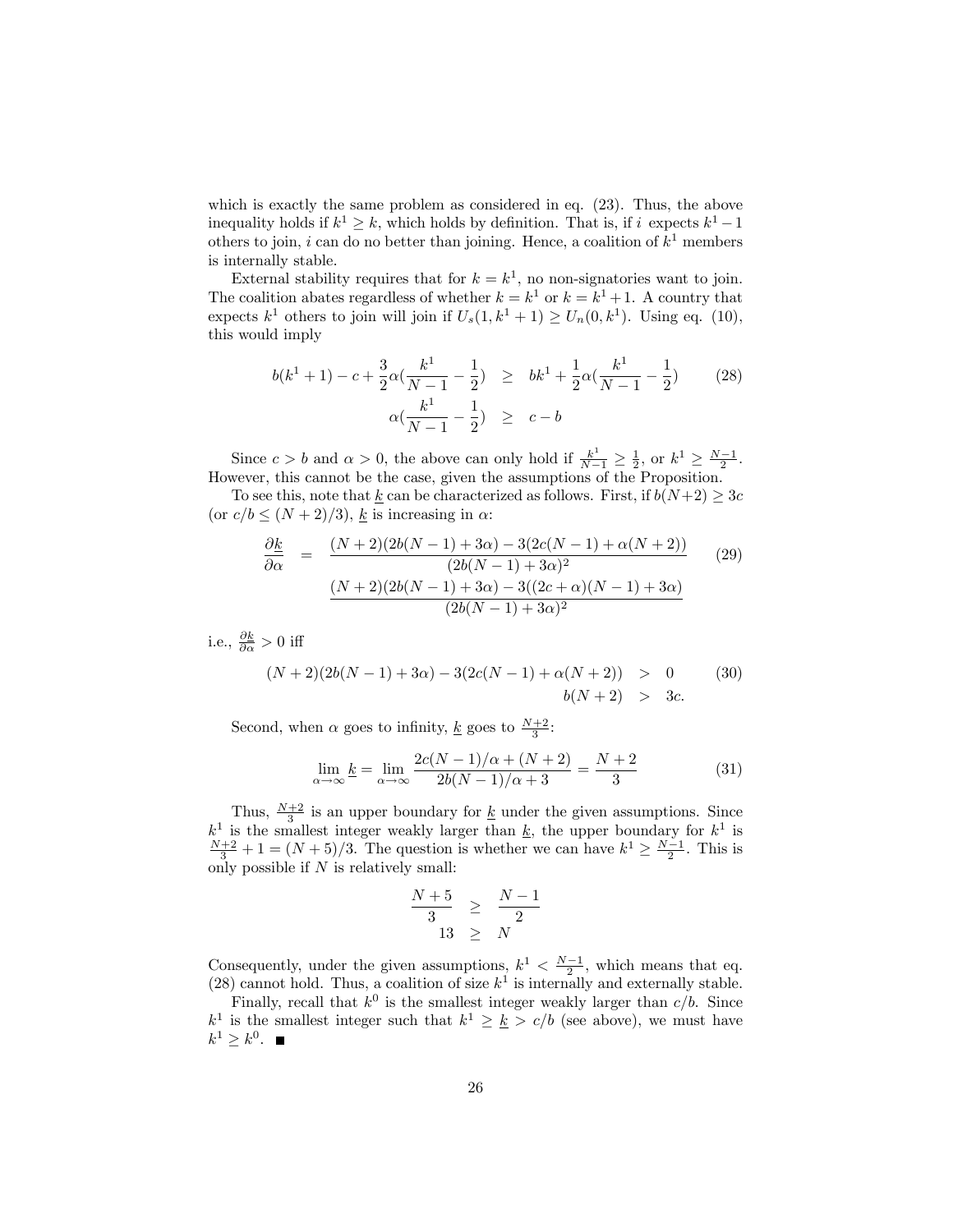

**Figure 1:** Payoff of country *i*, given that *Q-i* others abate. Red solid line: payoff if *i* pollutes. Green dashed line: payoff if *i* abates.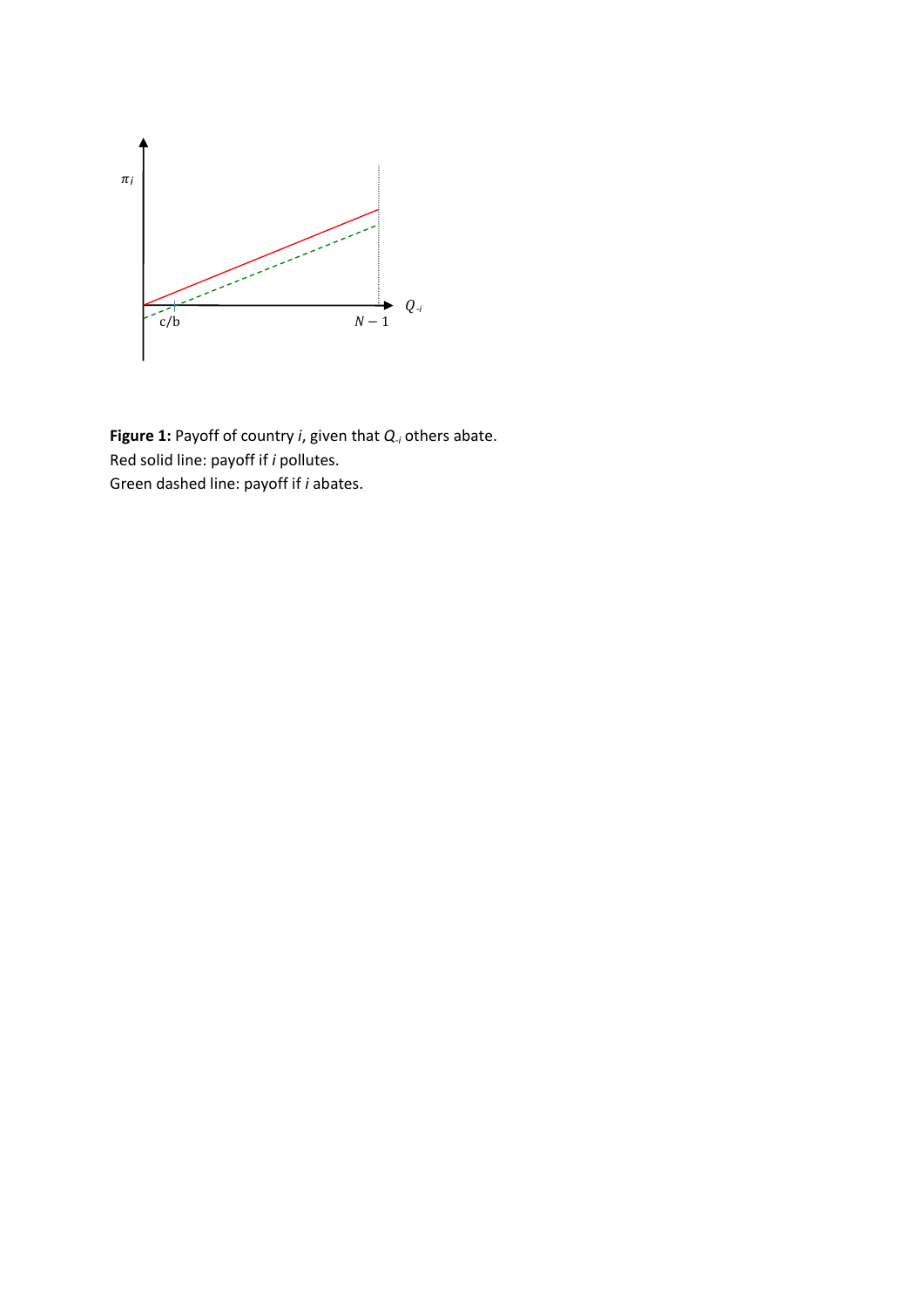

**Figure 2:** Utility of a reciprocal country *i*, given that *Q-i* others abate. Red solid line: utility if *i* pollutes. Green dashed line: utility if *i* abates.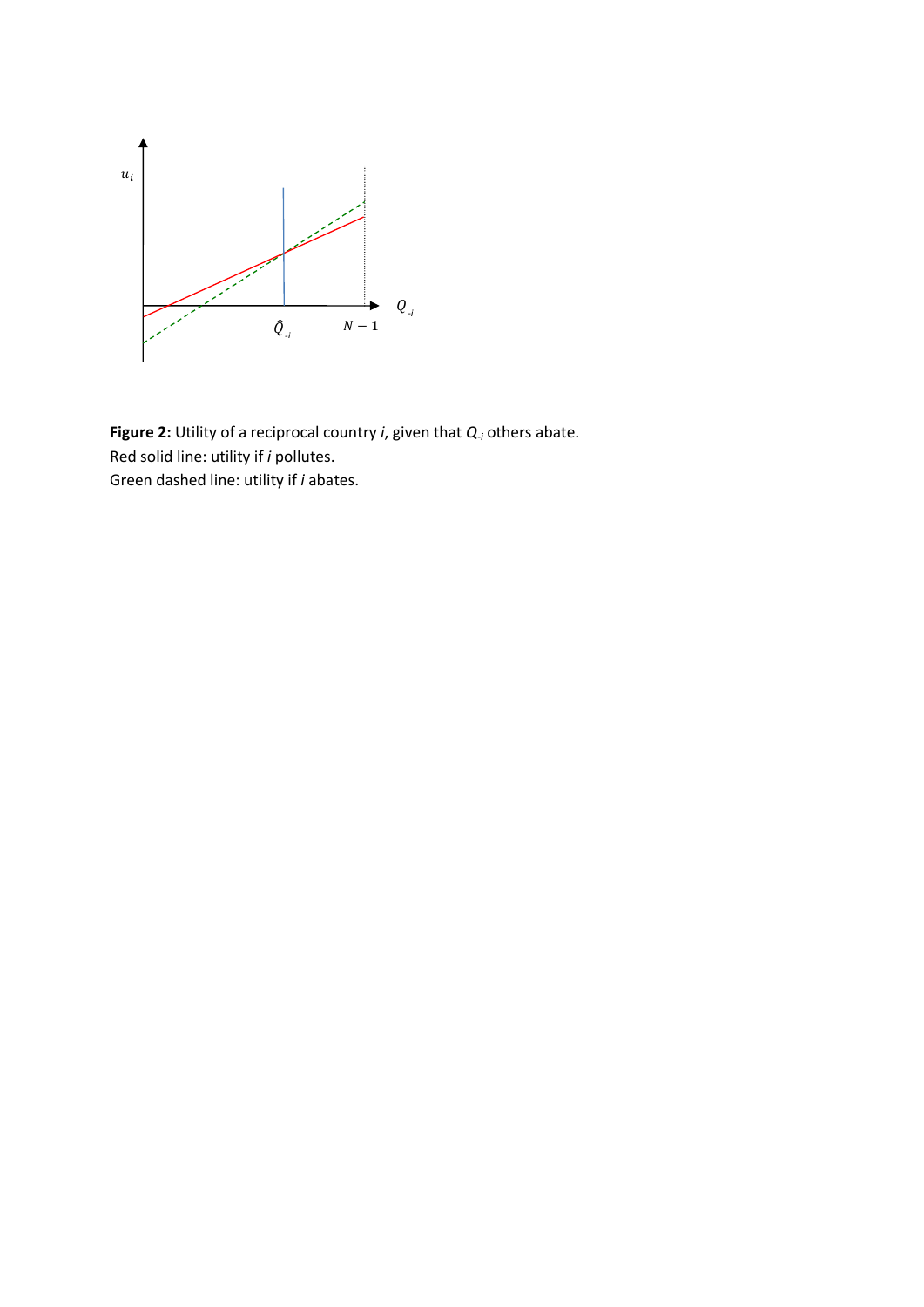

**Figure 3:** Payoff of country *i* (standard preferences), given that *Q-i* others abate. Red solid line: payoff if *i* pollutes.

Green dashed line: payoff if *i* abates.

c/b: the minimum *k* for which the coalition prefers to abate.

k 0 : the smallest integer weakly larger than *c/b*.